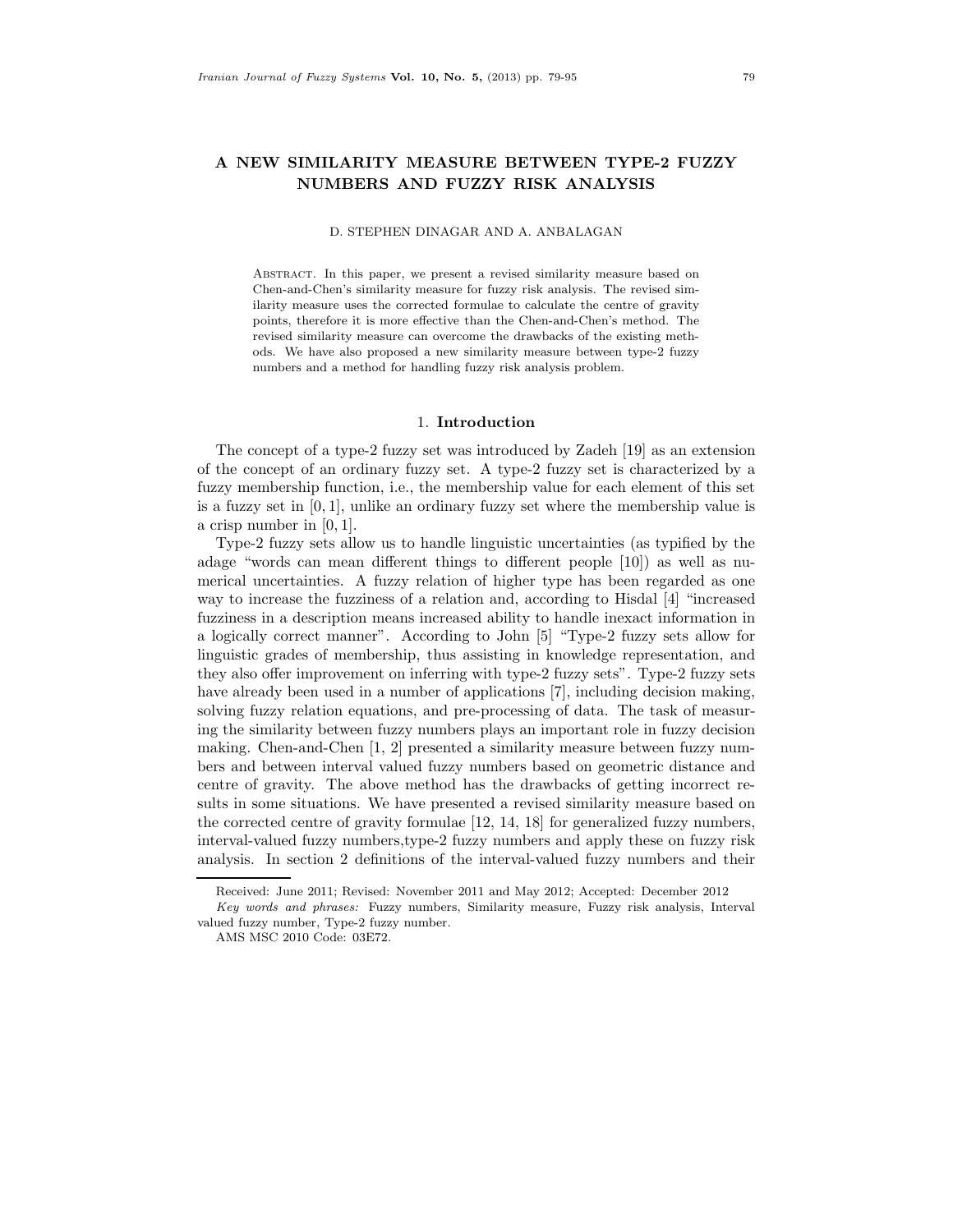arithmetic operations are given. In section 3 we have presented the revised similarity measure between trapezoidal fuzzy numbers. In section 4 we have presented the revised similarity measure between interval-valued fuzzy numbers. In sections 5 and 6 we have proposed a new similarity measure between type-2 fuzzy numbers and a risk analysis algorithm. In the last section conclusion is discussed.

#### 2. **Generalized Trapezoidal Fuzzy Number**

The membership function  $\mu_A(x)$  of the generalized fuzzy number  $(a_1, a_2, a_3, a_4; w_A)$ can be expressed as

$$
\mu_A(x) = \begin{cases} \mu_{AL}(x) & a_1 \leq x \leq a_2 \\ w_A & a_2 \leq x \leq a_3 \\ \mu_{AR}(x) & a_3 \leq x \leq a_4 \\ 0 & \text{otherwise} \end{cases}
$$

where  $\mu_{AL}(x) : [a_1, a_2] \rightarrow [0, w_A]$  and  $\mu_{AR}(x) : [a_3, a_4] \rightarrow [0, w_A]$  is continuous and strictly increasing, and  $\mu_{AR}(x) : [a_3, a_4] \to [0, w_A]$  is continuous and strictly decreasing. Since  $\mu_{AL}^{-1}$ :  $[a_1, a_2] \rightarrow [0, w_A]$  is continuous and strictly increasing, the inverse function of  $\mu_{AR}$  also exists. The inverse function of  $\mu_{AL}$  and  $\mu_{AR}$  can be denoted by  $\mu_{AL}^{-1}$  and  $\mu_{AR}^{-1}$  respectively. Since  $\mu_{AL}^{-1}$  and  $\mu_{AR}^{-1}$  are continuous on  $[0, w_A]$ ,  $\int_0^{w_A} \mu_{AL}^{-1}(y) dy$  and  $\int_0^{w_A} \mu_{AR}^{-1}(y) dy$  exist.

2.1. **Arithmetic on Trapezoidal Fuzzy Numbers** [9, 11, 13, 15]**.** Let A =  $(a_1, a_2, a_3, a_4; w_A)$  and  $B = (b_1, b_2, b_3, b_4; w_B)$  be two generalized trapezoidal fuzzy numbers. Define

$$
A = (ka_1, ka_2, ka_3, ka_4; w_A); \text{ if } k > 0, k \text{ in } R
$$
  
\n
$$
kA = (ka_4, ka_3, ka_2, ka_1; w_B) \text{ if } k < 0, k \text{ in } R
$$
  
\n
$$
A + B = (a_1 + b_1, a_2 + b_2, a_3 + b_3, a_4 + b_4; \min\{w_A, w_B\})
$$
  
\n
$$
A - B = (a_1 - b_4, a_2 - b_3, a_3 - b_2, a_4 - b_1; \min\{w_A, w_B\})
$$
  
\n
$$
A \times B = (a_1b_1, a_2b_2, a_3b_3, a_4b_4; \min\{w_A, w_B\})
$$
  
\n
$$
A/B = (a_1/b_4, a_2/b_3, a_3/b_2, a_4/b_1; \min\{w_A, w_B\}).
$$

2.2. **Centroid Point of a Fuzzy Number.** The centroid point  $(x_0(A), y_0(A))$  of a fuzzy number  $A$  is defined by Chu and Tsao  $|3|$  as

$$
x_0(A) = \frac{\int_{a_1}^{a_2} x \mu_{AL}(x) dx + \int_{a_2}^{a_3} (x) dx + \int_{a_3}^{a_4} x \mu_{AR}(x) dx}{\int_{a_1}^{a_2} \mu_{AL}(x) dx + \int_{a_2}^{a_3} dx + \int_{a_3}^{a_4} \mu_{AR}(x) dx}
$$
(1)

$$
y_0(A) = \frac{\int_0^{w_A} y \mu^{-1} (y) dy + \int_0^{w_A} y \mu^{-1} (y) dy}{\int_0^{w_A} \mu^{-1} (y) dx + \int_0^{w_A} \mu^{-1} (y) dy}.
$$
 (2)

In the case of a generalized trapezoidal fuzzy number  $A = (a_1, a_2, a_3, a_4; w_A)$ ,

$$
\mu_{AL}(x) = w_A(x - a_1)/(a_2 - a_1)
$$
 and  $\mu_{AR}(x) = w_A(a_4 - x)/(a_4 - a_3)$ .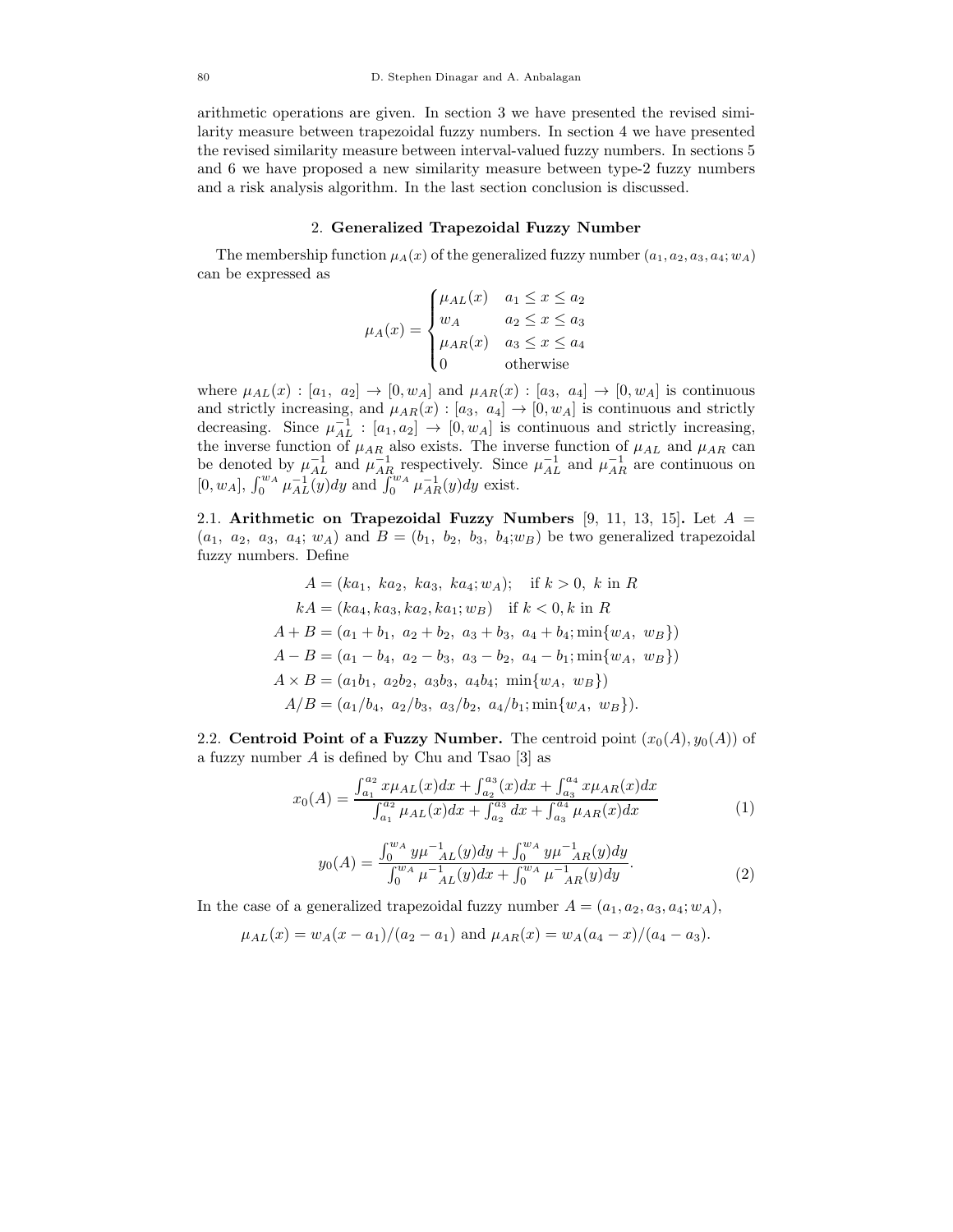The inverse functions  $\mu_{AL}^{-1}$  and  $\mu_{AR}^{-1}$  can be analytically expressed as

$$
\mu_{AL}^{-1}(y) = [a_1 + y(a_2 - a_1)/w_A]
$$
 and  $\mu_{AR}^{-1}(y) = [a_4 + y(a_3 - a_4)/w_A].$ 

The centroid formulae given by Chu and Tsao are incorrect since they do not satisfy the properties of a correct centroid formula have to poses. Therefore to avoid more misapplications spread in future Wang et al. proposed a correct formula which provides a very useful computational support to any ranking methods using centroid approaches. The correct centroid formula [5, 12, 14] should be as follows:

$$
x_0(A) = \frac{\int_{-\infty}^{\infty} x \mu_A(x) dx}{\int_{-\infty}^{\infty} \mu_A(x) dx}
$$
  
= 
$$
\frac{\int_{a_1}^{a_2} x \mu_{AL}(x) dx + \int_{a_2}^{a_3} (xw_A) dx + \int_{a_3}^{a_4} x \mu_{AR}(x) dx}{\int_{a_1}^{a_2} \mu_{AL}(x) dx + \int_{a_2}^{a_3} w_A dx + \int_{a_3}^{a_4} \mu_{AR}(x) dx}
$$
(3)

$$
y_0(A) = \frac{\int_0^{w_A} y \mu_{AR}^{-1}(y) dy - \int_0^{w_A} y \mu_{AL}^{-1}(y) dy}{\int_0^{w_A} \mu_{AR}^{-1}(y) dx - \int_0^{w_A} \mu_{AL}^{-1}(y) dy}
$$
(4)

The main errors with the formula (2) is the sign and with the formula (1) is that  $w_A$ is missing which makes it wrong when  $w_A \neq 1$ . Consider a general trapezoidal fuzzy number  $A = (a_1, a_2, a_3, a_4; w_A)$ . For this trapezoidal fuzzy number the following results have been derived from formulae (1) and (2):

$$
x_0(A) = \left\{ \frac{w_A(a_4^2 - 2a_3^2 + 2a_2^2 - a_1^2 + a_4a_3 - a_1a_2) + 3(a_3^2 - a_2^2)}{3w_A(a_4 - a_3 + a_2 - a_1) + 6(a_3 - a_2)} \right\}
$$
(5)

$$
y_0(A) = \frac{w_A}{3} \left[ 1 + \frac{(a_2 + a_3)}{(a_1 + a_2 + a_3 + a_4)} \right].
$$
 (6)

By formulae (3) and (4) we derive the results below:

$$
x_0(A) = \frac{1}{3} \left[ a_1 + a_2 + a_3 + a_4 - \frac{(a_4 a_3 - a_1 a_2)}{(a_4 + a_3) - (a_1 + a_2)} \right]
$$
(7)

$$
y_0(A) = \frac{w_A}{3} \left[ 1 + \frac{(a_3 - a_2)}{(a_4 + a_3) - (a_1 + a_2)} \right].
$$
 (8)

To justify formulae (3) and (4), we present in the following another derivatin from the point of view of analytical geometry.



Figure 1. Computation of Centroid of a Trapezoid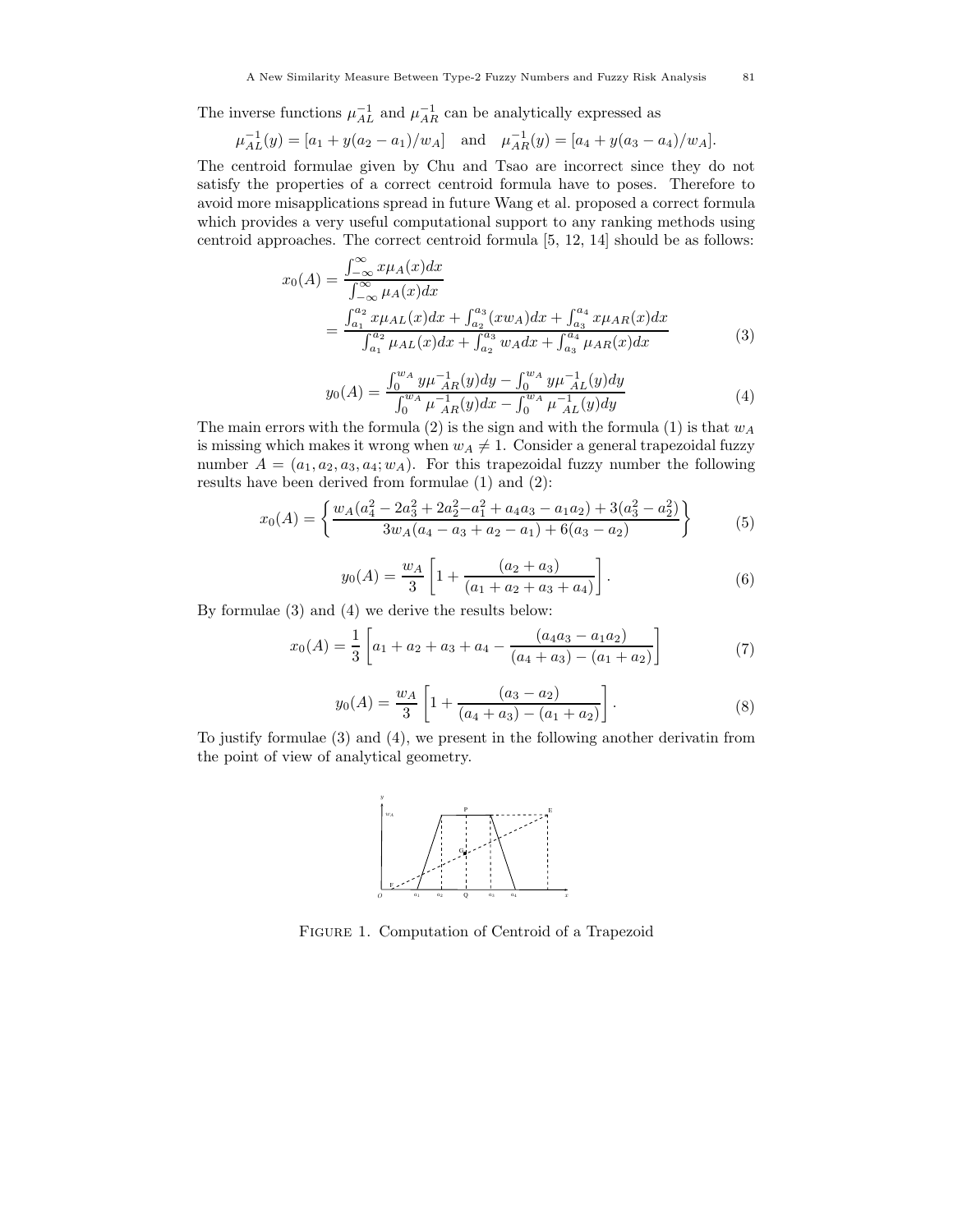2.3. **Geometrical Computation of Centroid of a Trapezoid.** Figure 1 shows the geometric graph of  $A = (a_1, a_2, a_3, a_4; w_A)$  which is a trapezoid, and its extension used for determining the centroid of the trapezoid. After the extension, we have  $P([a_2+a_3]/2, w_A)$ ,  $Q([a_1+a_4]/2, 0)$ ,  $E(a_3+a_4-a_1, w_A)$  and  $F(a_1+a_2-a_3, 0)$ . The two straight lines EF and PQ intersect at point G, which exactly represents the centre of gravity of the trapezoid A. In order to resolve the coordinates of point G, we write the equations of the two straight lines EF and PQ by using "two point" formula, as follows:

$$
\text{EF} : y = [w_A(x - a_1 - a_2 + a_3)] / [(a_3 + a_4 - a_1) - (a_1 + a_2 - a_3)].
$$
\n
$$
\text{PQ} : y = [w_A(a_1 + a_4 - 2x)] / [(a_1 + a_4) - (a_2 + a_3)].
$$
\n
$$
\text{Let } \frac{[w_A(x - a_1 - a_2 + a_3)]}{[(a_3 + a_4 - a_1) - (a_1 + a_2 - a_3)]} = \frac{[w_A(a_1 + a_4 - 2x)]}{[(a_1 + a_4) - (a_2 + a_3)]}.
$$
\n
$$
\text{It follows that}
$$
\n
$$
(4)
$$
\n
$$
\text{If } \frac{[w_A(a_1 + a_4) - (a_2 + a_3)]}{[(a_4a_3 - a_1a_2)]} = \frac{[w_A(a_1 + a_4) - (a_2 + a_3)]}{[(a_4a_3 - a_1a_2)]}
$$

$$
x_0(A) = \frac{1}{3} \left[ (a_1 + a_2 + a_3 + a_4) - \frac{(a_4 a_3 - a_1 a_2)}{(a_4 + a_3) - (a_1 + a_2)} \right]
$$

Substituting  $x = x_0(A)$  in the equation of PQ leads to the following result:

$$
y_0(A) = \frac{w_A}{3} \left[ 1 + \frac{(a_3 - a_2)}{(a_4 + a_3) - (a_1 + a_2)} \right].
$$

Define  $x_0(A) = a_1$  and  $y_0(A) = \frac{w_A}{2}$ , if  $a_1 = a_4$ .

Geometrically the centroid of the trapezoid  $(a_1, a_2, a_3, a_4; w_A)$  is given by the above equations are completely the same as equations (7) and (8).

#### 3. **Interval-valued Fuzzy Numbers and Their Arithmetic Operations** [16]

**Definition 3.1.** *The interval-valued fuzzy numbers are defined by function of the form*  $\mu_{\tilde{A}} : X \to \xi([0,1])$  *where*  $\xi([0,1])$  *denotes the family of all closed intervals of the real numbers in* [0, 1]*.*



FIGURE 2. Interval-valued Trapezoidal Fuzzy Number  $[A<sup>L</sup>, A<sup>U</sup>]$ 

An example of a membership function of this type is given in Figure 2. For each  $x, \mu_{\tilde{A}}(x)$  is represented by the segment between the two curves, which express the identified lower and upper bounds. Thus,  $\mu_{\tilde{A}}(a_2^L) = [\alpha_1, \alpha_2]$  for the example Figure 2.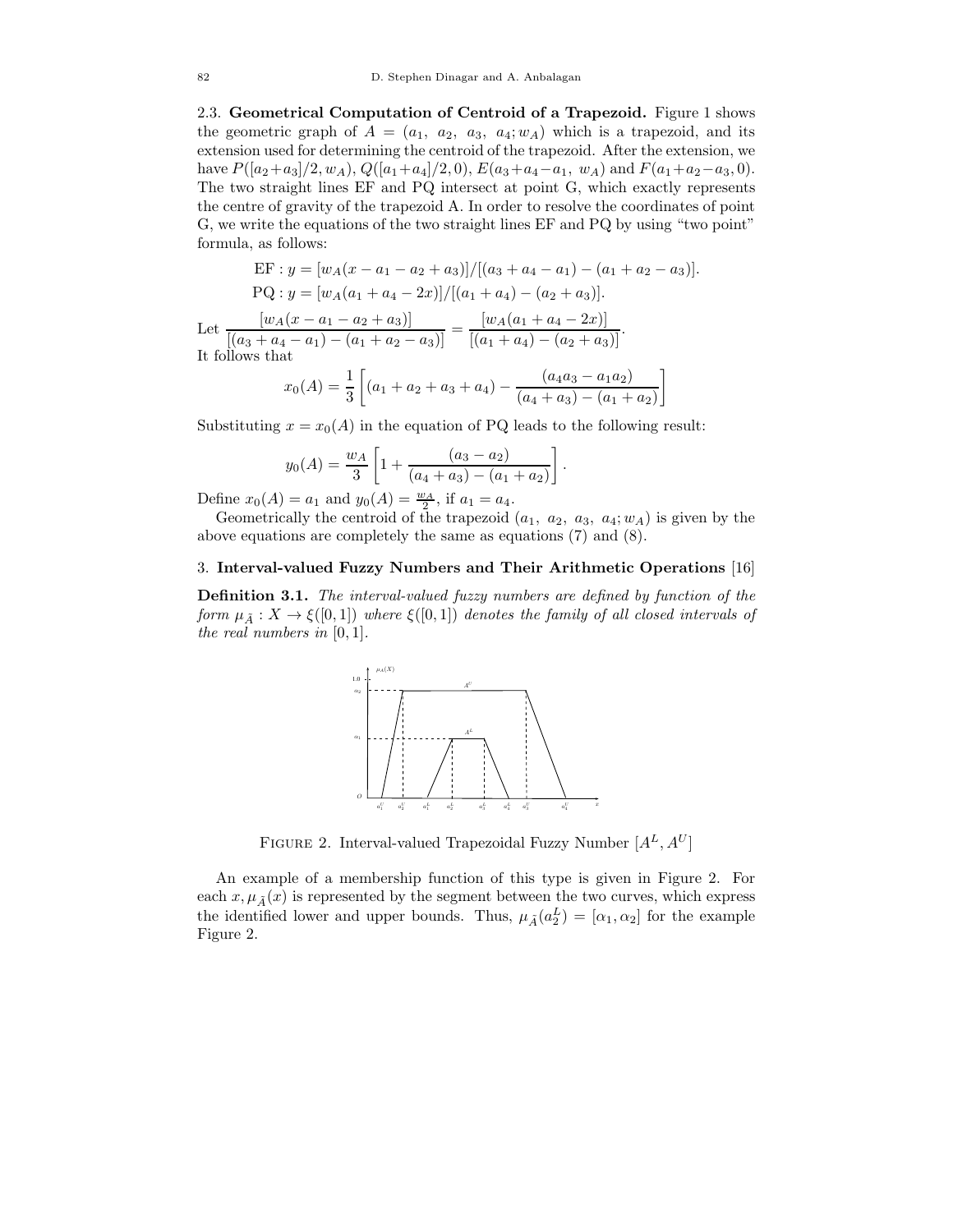An interval valued fuzzy number on R is given by  $\tilde{A} = \{(x, [\mu_A^L(x), \mu_A^U(x)])\},\$  $x \in R$  and  $\mu_A^L(x) \leq \mu_A^U(x)$ , for all  $x \in R$ . Denote  $\tilde{A} = [A^L, A^U]$ .

Let 
$$
\tilde{A} = [A^L, A^U] = [(a_1^L, a_2^L, a_3^L, a_4^L; \lambda_A), (a_1^U, a_2^U, a_3^U, a_4^U; \rho_A)],
$$
  
and  $\tilde{B} = [B^L, B^U] = [(b_1^L, b_2^L, b_3^L, b_4^L; \lambda_B), (b_1^U, b_2^U, b_3^U, b_4^U; \rho_B)]$ 

be two interval-valued generalized trapezoidal fuzzy numbers. Then define

$$
\tilde{A} + \tilde{B} = \left[ (a_1^L + b_1^L, a_2^L + b_2^L, a_3^L + b_3^L, a_4^L + b_4^L; \min\{\lambda_A, \lambda_B\}),
$$
\n
$$
(a_1^U + b_1^U, a_2^U + b_2^U, a_3^U + b_3^U, a_4^U + b_4^U; \min\{\rho_A, \rho_B\}\right]
$$
\n
$$
\tilde{A} - \tilde{B} = \left[ (a_1^L - b_4^L, a_2^L - b_3^L, a_3^L - b_2^L, a_4^L - b_1^L; \min\{\lambda_A, \lambda_B\}),
$$
\n
$$
(a_1^U - b_4^U, a_2^U - b_3^U, a_3^U - b_2^U, a_4^U - b_1^U; \min\{\rho_A, \rho_B\}\right]
$$
\n
$$
k\tilde{A} = \left[ (ka_1^L, ka_2^L, ka_3^L, ka_4^L; \lambda_A), (ka_1^U, ka_2^U, ka_3^U, ka_4^U; \rho_A) \right] \text{ if } k \ge 0 \text{ and } k \in R
$$
\n
$$
k\tilde{A} = \left[ (ka_4^L, ka_3^L, ka_2^L, ka_1^L; \lambda_A), (ka_4^U, ka_3^U, ka_3^U, ka_4^U; \rho_A) \right] \text{ if } k < 0 \text{ and } k \in R
$$
\n
$$
\tilde{A} \times \tilde{B} = \left[ (a_1^L b_1^L, a_2^L b_2^L, a_3^L b_3^L, a_4^L b_4^L; \min\{\lambda_A, \lambda_B\}),
$$
\n
$$
(a_1^U b_1^U, a_2^U b_2^U, a_3^U b_3^U, a_4^U b_4^U; \min\{\rho_A, \rho_B\}) \right]
$$
\n
$$
\tilde{A}/\tilde{B} = \left[ (a_1^L / b_4^L, a_2^L / b_3^L, a_3^L / b_2^L, a_4^L / b_1^L; \min\{\lambda_A, \lambda_B\}),
$$
\n
$$
(a_1^
$$

where  $0 \le a_1^L \le a_2^L \le a_3^L \le a_4^L \le 1, 0 \le a_1^U \le a_2^U \le a_3^U \le a_4^U \le 1$ ,  $0 \leq b_1^L \leq b_2^L \leq b_3^L \leq b_4^L \leq 1, \, 0 \leq b_1^U \leq b_2^U \leq b_3^U \leq b_4^U \leq 1.$ 

# 4. **Revised Similarity Measure Between Generalized Trapezoidal Fuzzy Numbers**

Chen-and-Chen presented a similarity measure between generalized trapezoidal fuzzy numbers. It combined the concept of the geometric distance and the centre of gravity .<br>The similarity measure  ${\cal S}(A,B)$  between the trapezoidal fuzzy numbers  $A = (a_1, a_2, a_3, a_4; w_A)$  and  $B = (b_1, b_2, b_3, b_4; w_B)$  is calculated as follows:

$$
S(A, B) = \left[1 - \left(\sum |a_i - b_i|\right) / 4\right] \times \left[1 - |x_A^* - x_B^*|\right]^{B(S(A), S(B))} \left[\{\min(y_A^*, y_B^*)\}/\{\max(y_A^*, y_B^*)\}\right]
$$

where  $i = 1, 2, 3, 4; S(A, B) \in [0, 1]$  and

$$
B(S(A), S(B)) = \begin{cases} 1, & \text{if } S_A + S_B > 0, \\ 0, & \text{if } S_A + S_B = 0, \end{cases}
$$
 (9)

$$
S_A = a_4 - a_1 \text{ and } S_B = b_4 - b_1,
$$
  
\n
$$
y_A^* = w_A(2a_4 + a_3 - a_2 - 2a_1)/6(a_4 - a_1) \text{ if } a_4 \neq a_1
$$
  
\n
$$
y_A^* = w_A/2 \text{ if } a_4 = a_1
$$
\n(10)

and 
$$
x_A^* = \{y_A^*(a_3 + a_2) + (a_4 + a_1)(w_A - y_A^*)\}/2w_A.
$$
 (11)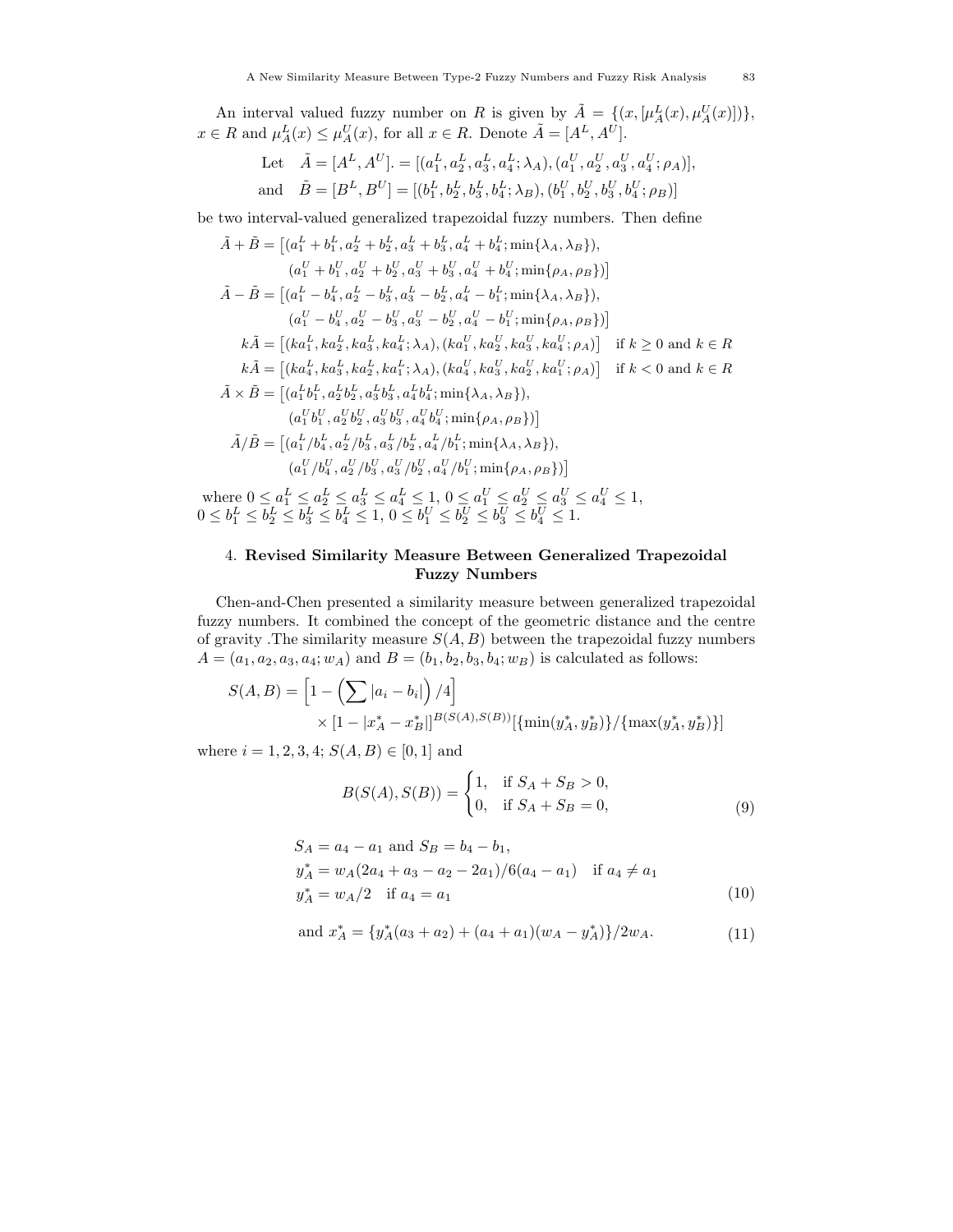In the same way they defined  $x^*_{B}$  and  $y^*_{B}$ .

Since the centre of gravity formulae used by Chen-and-Chen are different from the corrected (8) and (9), the revised similarity measure is given by the following formula: 

$$
S(A, B) = \left[1 - \left(\sum |a_i - b_i|\right) / 4\right] \left[1 - |x_0(A) - x_0(B)|\right]^D
$$
  
 
$$
\times \left[\{\min(y_0(A), y_0(B)\} / \{\max(y_0(A), y_0(B)\}\right]
$$

where  $i = 1, 2, 3, 4;$ 

$$
\begin{aligned}\n\begin{cases}\nD &= 1, & \text{if } (a_4 - a_1) + (b_4 - b_1) > 0; \\
D &= 0, & \text{if } (a_4 - a_1) + (b_4 - b_1) = 0 \text{ and} \\
x_0(A) &= \frac{1}{3} \left[ a_1 + a_2 + a_3 + a_4 - \frac{(a_4 a_3 - a_1 a_2)}{(a_4 + a_3) - (a_1 + a_2)} \right] \\
&= a_1 \quad \text{if } a_1 = a_4 \\
y_0(A) &= \left( \frac{w_A}{3} \right) \left[ 1 + \frac{(a_3 - a_2)}{(a_4 + a_3) - (a_1 + a_2)} \right] \\
&= \frac{w_A}{2} \quad \text{if } a_1 = a_4.\n\end{aligned}
$$

The larger the value of  $S(A, B)$ , the more the similarity between the fuzzy numbers A and B.

4.1. **A Comparison of the Similarity Measures.** In this segment, we compare fifteen sets of fuzzy numbers [17]. Figure 3 shows the fifteen sets of fuzzy numbers and Table 1 shows a comparison of calculation results of the revised method with the existing Chen-and-Chen's method.

|         | Set <sub>1</sub> | Set2              | Set <sub>3</sub> | Set4   | Set <sub>5</sub>  | Set <sub>6</sub>  | Set7              | Set8  |
|---------|------------------|-------------------|------------------|--------|-------------------|-------------------|-------------------|-------|
| Chen    | 0.8357           |                   | 0.42             | 0.49   | 0.8               |                   | 0.81              | 0.54  |
| Revised | 0.7715           |                   | 0.388            | 0.42   | 0.7998            |                   | 0.9               | 0.765 |
|         |                  |                   |                  |        |                   |                   |                   |       |
|         | Set9             | Set <sub>10</sub> | Set11            | Set12  | Set <sub>13</sub> | Set <sub>14</sub> | Set <sub>15</sub> |       |
| Chen    | 0.81             | 0.9               | 0.72             | 0.8325 | 0.81              | 0.7               | 0.9048            |       |
| Revised | 0.81             | 0.9               | 0.675            | 0.78   | 0.81              | 0.7               | 0.665             |       |

Table 1. A Comparison of the Calculated Results of the Revised Similarity Measure with the Chen-and-Chen's Method (Generalized Fuzzy Number)

From Set14 and Set15 of Figure 3, we can see that, the Set14 is more similar than Set15 by human intuition. However, from Table 1, we can see that if we apply Chen-and-Chen's method, then it gets an incorrect result. Therefore we can see that the revised method can overcome drawbacks of existing Chen-and-Chen's method.

#### 5. **Revised Similarity Measure Between Interval-valued Fuzzy Numbers**

In this section we have presented the revised similarity measure between intervalvalued trapezoidal fuzzy numbers based on the corrected centre of gravity formulae.

> Let  $\tilde{A} = [A^L, A^U] = [(a_1^L, a_2^L, a_3^L, a_4^L; \lambda_A), (a_1^U, a_2^U, a_3^U, a_4^U; \rho_A)],$ and  $\tilde{B} = [B^L, B^U] = [(b_1^L, b_2^L, b_3^L, b_4^L; \lambda_B), (b_1^U, b_2^U, b_3^U, b_4^U; \rho_B)]$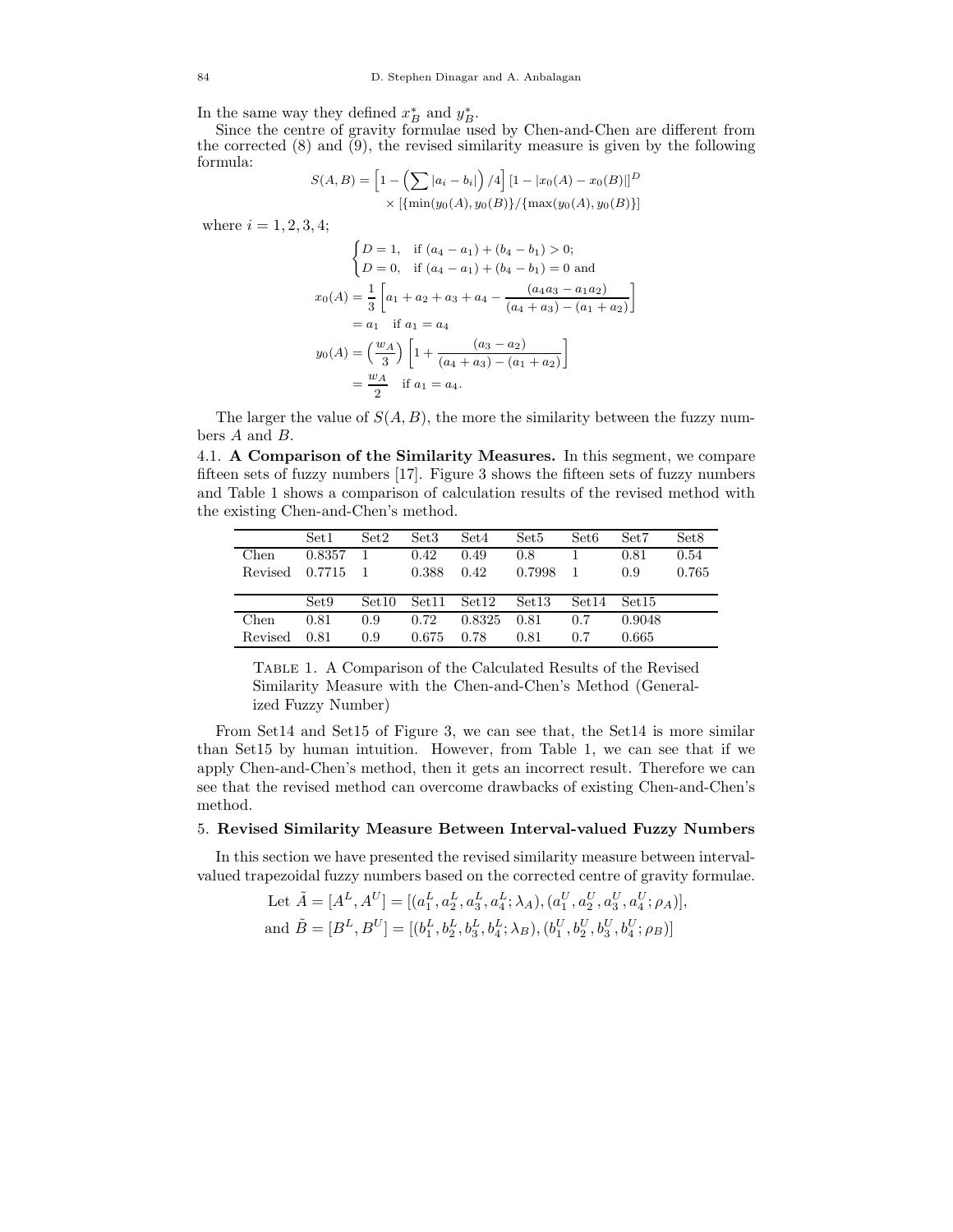

Figure 3. Fifteen Sets of Generalized Fuzzy Numbers

be two interval-valued generalized trapezoidal fuzzy numbers. The Chen-and-Chen's degree of similarity is

$$
S(\tilde{A}, \tilde{B}) = [S(A^L, B^L)S(A^U, B^U)]^{1/2} \text{ where}
$$
  
\n
$$
S(A^L, B^L) = \left[1 - \left(\sum |a_i^L - b_i^L|\right)/4\right] \left[1 - |x_A^{*L} - x_B^{*L}|\right]^{D(L)}
$$
  
\n
$$
[\{\min(y_A^{*L}, y_B^{*L})\} / \{\max(y_A^{*L}, y_B^{*L})\}]
$$
  
\n
$$
S(A^U, B^U) = \left[1 - \left(\sum |a_i^U - b_i^U|\right)/4\right] \left[1 - |x_A^{*U} - x_B^{*U}|\right]^{D(U)}
$$
  
\n
$$
[\{\min(y_A^{*U}, y_B^{*U})\} / \{\max(y_A^{*U}, y_B^{*U})\}]
$$
  
\n
$$
i = 1, 2, 2, 4, \quad x^{*L}, x^{*L}, x^{*U}, \text{and } x^{*U}, \text{are given by the formula (10) and}
$$

 $i = 1, 2, 3, 4;$   $x_A^{*L}, x_B^{*L}; x_A^{*U}$  and  $x_B^{*U}$  are given by the formulae (10) and (11), and  $D(L) = \begin{cases} 1, & \text{if } (a_4^L - a_1^L) + (b_4^L - b_1^L) > 0; \\ 0, & \text{if } (b_4^L - b_1^L) + (b_4^L - b_1^L) \end{cases}$ 0, if  $(a_4^L - a_1^L) + (b_4^L - b_1^L) = 0.$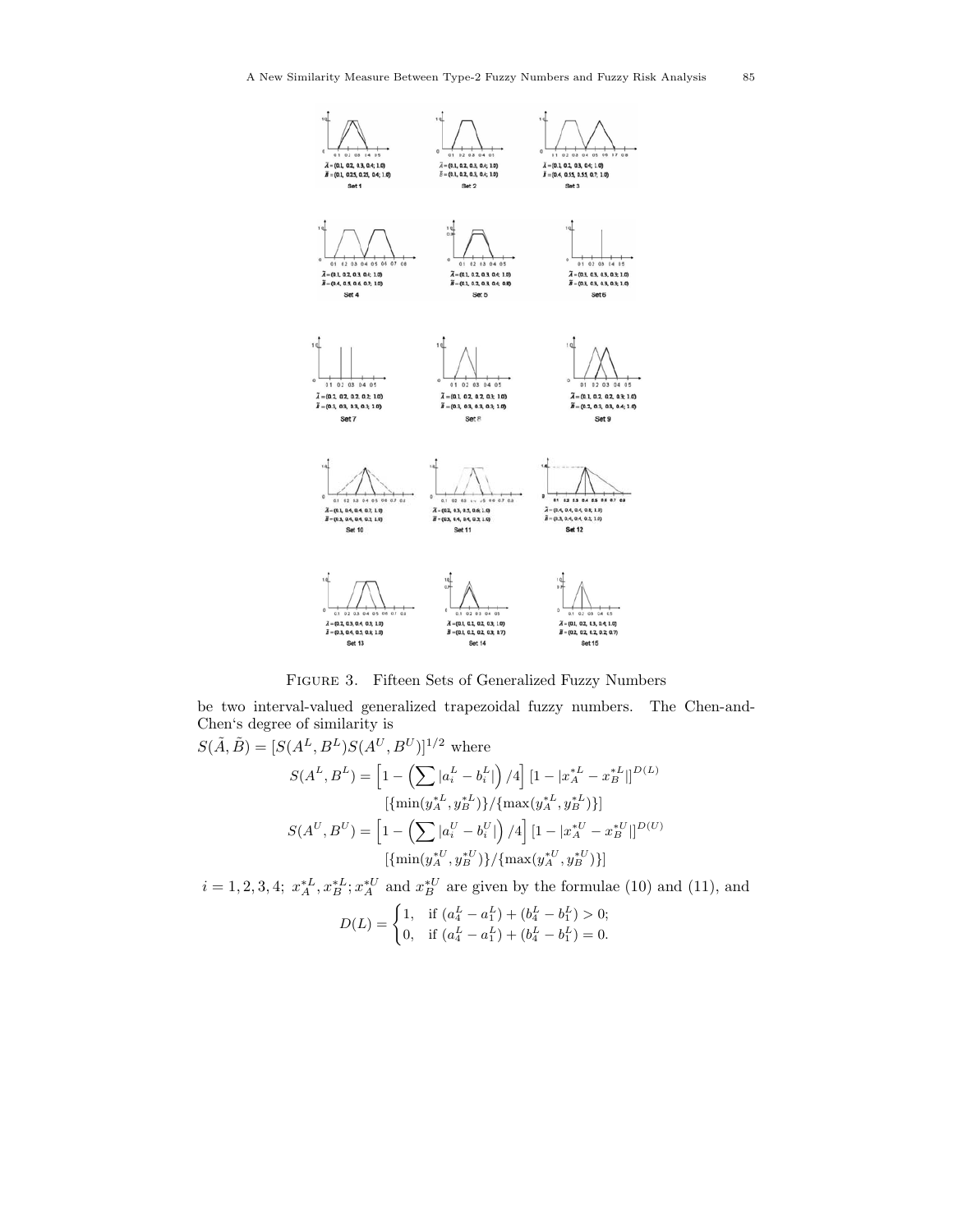$$
D(U) = \begin{cases} 1 & \text{if } (a_4^U - a_1^U) + (b_4^U - b_1^U) > 0; \\ 0 & \text{if } (a_4^U - a_1^U) + (b_4^U - b_1^U) = 0. \end{cases}
$$

The revised formula for degree of similarity between  $\tilde{A}$  and  $\tilde{B}$  is

$$
S(\tilde{A}, \tilde{B}) = [S(A^L, B^L)S(A^U, B^U)]^{1/2} \text{ where}
$$
  
\n
$$
S(A^L, B^L) = \left[1 - \left(\sum |a_i^L - b_i^L|\right)/4\right] [1 - |x_0(A^L) - x_0(B^L)||^{D(L)}
$$
  
\n
$$
\times \left[\min\{y_0(A^L), y_0(B^L)\}\right]/\left[\max\{y_0(A^L), y_0(B^L)\}\right], \quad i = 1, 2, 3, 4.
$$
  
\n
$$
S(A^U, B^U) = \left[1 - \left(\sum |a_i^U - b_i^U|\right)/4\right] [1 - |x_0(A^U) - x_0(B^U)||^{D(U)}
$$
  
\n
$$
\times \left[\min\{y_0(A^U), y_0(B^U)\}\right]/\left[\max\{y_0(A^U), y_0(B^U)\}\right], \quad i = 1, 2, 3, 4.
$$

 $x_0(A^L), x_0(B^L), x_0(A^U), x_0(B^U), (y_0(A^L), y_0(B^L), y_0(A^U), \text{ and } y_0(B^U) \text{ are calcul-}$ lated from (8) and (9). And

$$
D(L) = \begin{cases} 1, & \text{if } (a_4^L - a_1^L) + (b_4^L - b_1^L) > 0; \\ 0, & \text{if } (a_4^L - a_1^L) + (b_4^L - b_1^L) = 0. \end{cases}
$$

$$
D(U) = \begin{cases} 1, & \text{if } (a_4^U - a_1^U) + (b_4^U - b_1^U) > 0; \\ 0, & \text{if } (a_4^U - a_1^U) + (b_4^U - b_1^U) = 0. \end{cases}
$$

The larger the value of  $S(\tilde{A}, \tilde{B}) \in [0, 1]$ , the more the similarity between the fuzzy numbers  $\tilde{A}$  and  $\tilde{B}$ .



Figure 4. Six Sets of Interval-valued Fuzzy Numbers

5.1. **A Comparison of the Similarity Measures Between Interval-valued Fuzzy Numbers.** In this secton we use six sets of interval-valued trapezoidal fuzzy numbers [8] to compare the calculation results of the revised method with the Chen-and-Chen's method.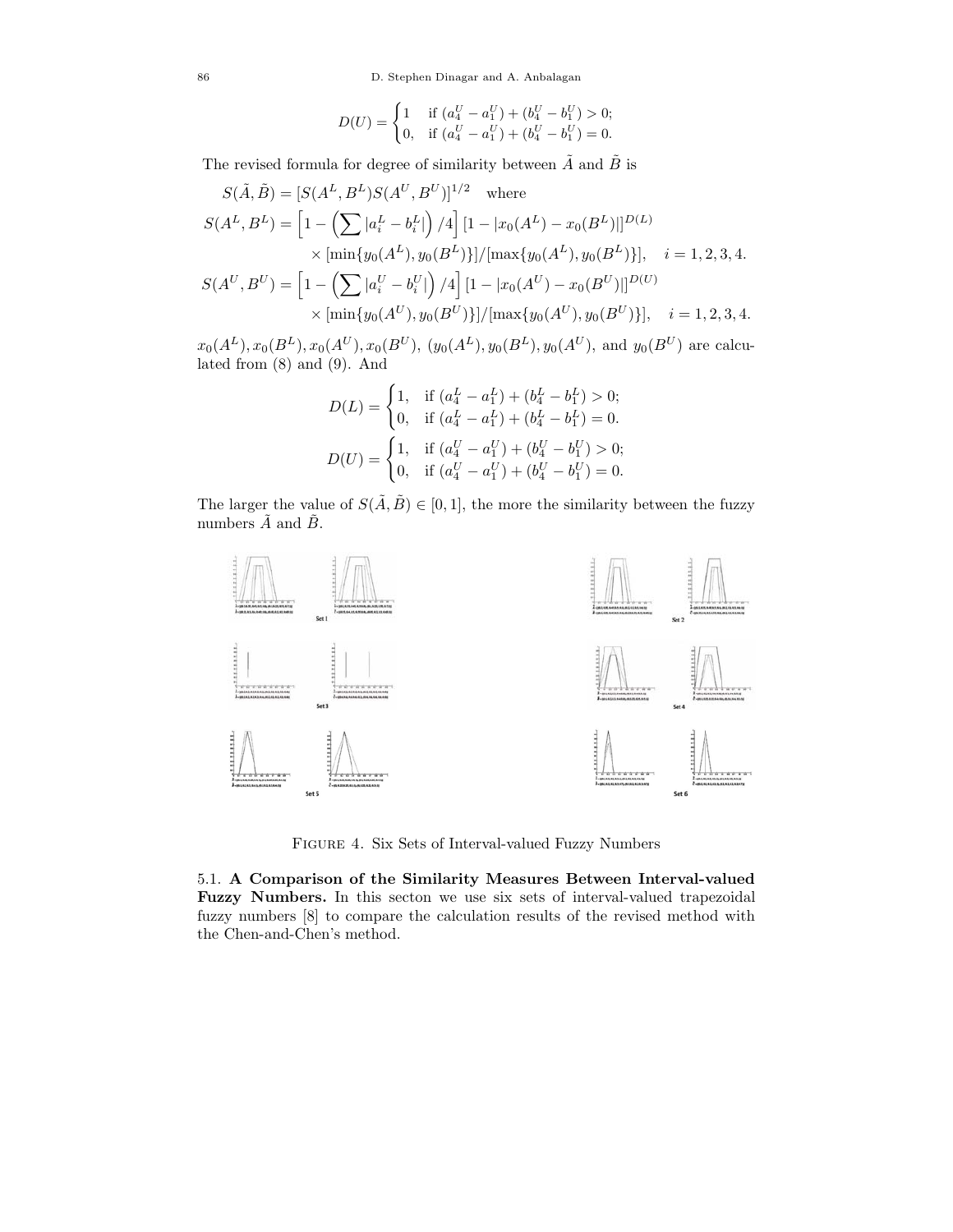| Set              |         | Chen-and-Chen | Revised method |        |  |
|------------------|---------|---------------|----------------|--------|--|
|                  | S(A, B) | S(A, C)       | S(A, B)        | S(A,C) |  |
| Set <sub>1</sub> | 0.9025  | 0.9025        | 0.9025         | 0.74   |  |
| Set2             | 0.95    | 0.95          | 0.8932         | 0.9550 |  |
| Set <sub>3</sub> | 0.7071  | 0.36          |                | 0.36   |  |
| Set4             | 0.8435  | 0.9142        | 0.7867         | 0.8821 |  |
| Set5             | 0.8357  | 0.95          | 0.7799         | 0.95   |  |
| Set <sub>6</sub> | 0.7     | 0.9048        | 0.7            | 0.7569 |  |

Table 2. Comparison of the Results of the Revised Method and the Chen-and-Chen's Method (Interval-valued Fuzzy Number)

In Set2 based on the revised method, from Table 2 we can see that  $S(A, C)$  is larger than  $S(\tilde{A}, \tilde{B})$ , which coincides with the human intuition. However, Chenand-Chen's method does not get a reasonable result. Thus, we can see that the revised method can overcome drawbacks of Chen-and-Chen's method.

## 6. **Fuzzy Risk Analysis Based on Similarity Measures of Type-2 Fuzzy Numbers**

#### 6.1. **Type-2 Fuzzy Numbers.**

**Definition 6.1.** [Zadeh] *A type-2 fuzzy set is a fuzzy set whose membership values are fuzzy sets on* [0, 1]*.*

**Definition 6.2.** *Uncertainty in the primary membership of a type-2 fuzzy set,*  $\tilde{A}$ *, consists of a bounded region that we call the foot print of uncertainty (FOU). It is the union of all primary membership.*

**Definition 6.3.** *Let*  $\tilde{A} = \begin{bmatrix} \cup \end{bmatrix}$  $\cup$   $\tilde{\alpha}$  FOU( $\tilde{A}_{\tilde{\alpha}}$ ) *be a type-2 fuzzy subset of real num-*<br>*for all*  $\tilde{\alpha}$ *bers.*

*Then,*  $\tilde{A}$  *is called a normal type-2 fuzzy number if*  $FOU(\tilde{A}_{\tilde{\alpha}=0})$  *is a normal interval valued fuzzy number, and*  $FOU(\tilde{A}_{\tilde{\alpha}=1}) = Pr(\tilde{A})$  *exist.* 

**Definition 6.4.** *A type-2 trapezoidal fuzzy number*  $\tilde{A}$  *on*  $R$  *is given by*  $\tilde{A}$  =  $\{x, (\mu_A^L(x), \mu_A^M(x), \mu_A^N(x), \mu_A^U(x))\}, x \in R \text{ and } \mu_A^L(x) \leq \mu_A^M(x) \leq \mu_A^N(x) \leq \mu_A^U(x),$ *for all*  $x \in R$ *. Denote*  $\tilde{A} = (A^L, A^M, A^N, A^U)$ *, where*  $\tilde{A} = (A^L, A^M, A^N, A^U)$  *are the same type of fuzzy numbers.*

**Definition 6.5.** If  $\tilde{A} = (A^L, A^M, A^N, A^U)$ , is called type-2 trapezoidal fuzzy num*ber.*

**Definition 6.6.** *If*  $A^M = A^N$  *then*  $\tilde{A} = (A^L, A^M, A^U)$ *, is called a type-2 triangular fuzzy number.*

**Definition 6.7.** *If*  $A^M = A^N = A^U$ *, then*  $\tilde{A} = [A^L, A^U]$ *, is called an intervalvalued fuzzy number.*

**Definition 6.8.** If  $A^L = A^M = A^N$ , then  $\tilde{A} = [A^L, A^U]$ , is called an interval*valued fuzzy number.*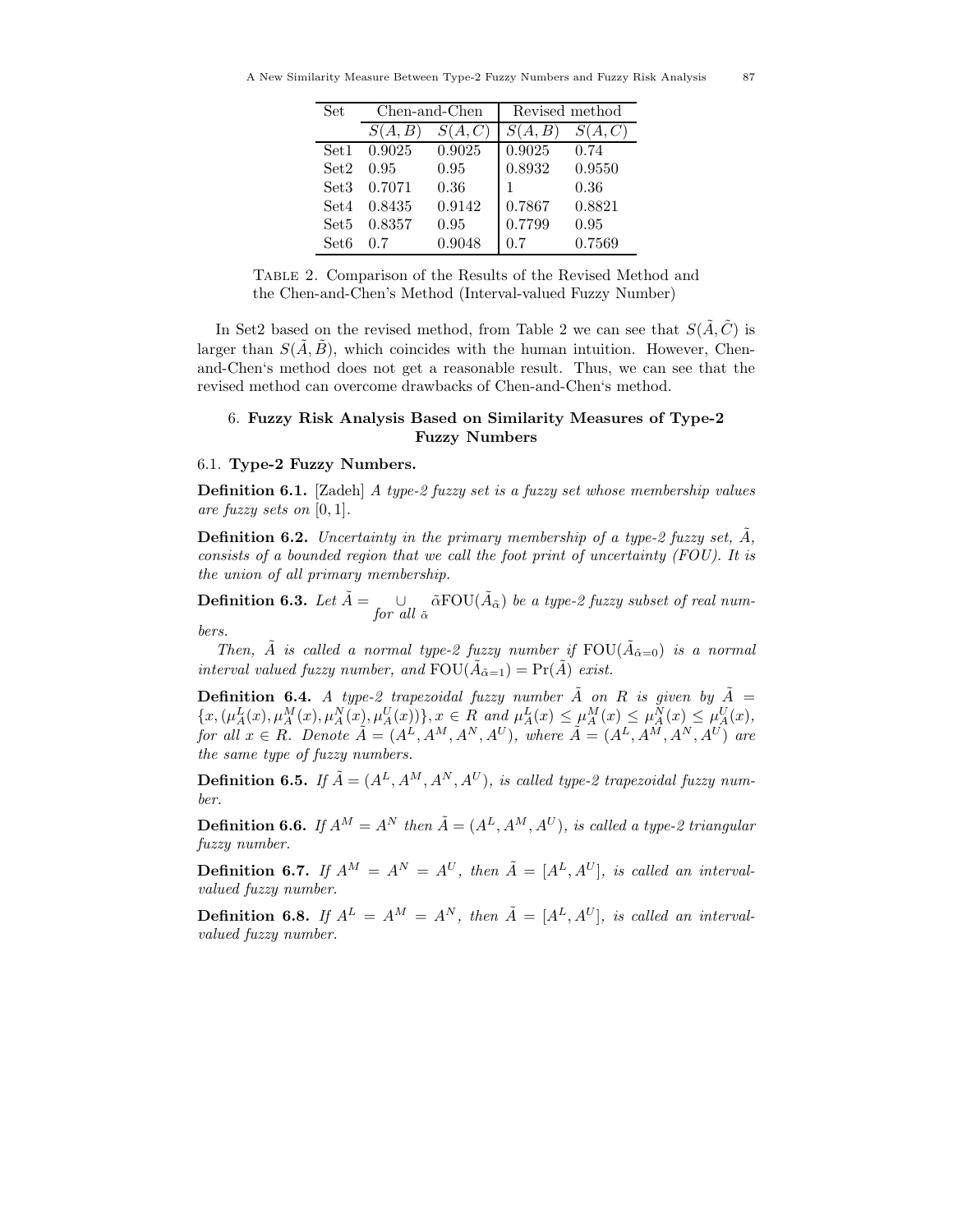**Definition 6.9.** *The set of elements that belong to the type-1 fuzzy set at least to the degree*  $\alpha$  *is called the*  $\alpha$ *-level set:*  $A_{\alpha} = \{x \in X \mid \mu_A(x) \geq \alpha\}$  *where*  $\alpha \in [0, 1]$ *.* 

By the Decomposition Theorem  $[6]$  the fuzzy set  $A$  can be represented as

$$
A=\mathop{\cup}\limits_{\alpha\in[0,1]} \alpha A_\alpha.
$$

The same analogy is used by Tahayori [16]:  $\tilde{A}_{\tilde{\alpha}} = \{(x, u) | f_x(u) \geq \tilde{\alpha}\}\$ and the T2FS can be represented as

$$
\tilde{A} = \bigcup_{\tilde{\alpha} \in [0,1]} \tilde{\alpha} \tilde{A}_{\tilde{\alpha}}.
$$

# 6.2. **Arithmetic Operation Between Type-2 Fuzzy Numbers** [13, 15]**.**

Let 
$$
\tilde{A} = \bigcup_{\text{for all } \tilde{\alpha}} \tilde{\alpha} \text{FOU}(\tilde{A}_{\tilde{\alpha}})
$$
  
\n
$$
= (A^L, A^M, A^N, A^U)
$$
\n
$$
= ((a_1^L, a_2^L, a_3^L, a_4^L; \lambda_A), (a_1^M, a_2^M, a_3^M, a_4^M),
$$
\n
$$
(a_1^N, a_2^N, a_3^N, a_4^N), (a_1^U, a_2^U, a_3^U, a_4^U))
$$
\nand  $\tilde{B} = \bigcup_{\text{for all } \tilde{\alpha}} \tilde{\alpha} \text{FOU}(\tilde{B}_{\tilde{\alpha}})$   
\n
$$
= (B^L, B^M, B^N, B^U)
$$
\n
$$
= ((b_1^L, b_2^L, b_3^L, b_4^L; \lambda_B), (b_1^M, b_2^M, b_3^M, b_4^M),
$$
\n
$$
(b_1^N, b_2^N, b_3^N, b_4^N), (b_1^U, b_2^U, b_3^U, b_4^U))
$$

be two type-2 trapezoidal fuzzy numbers. By using extension principle (Zadeh), we can define

$$
\tilde{A} * \tilde{B} = \begin{bmatrix} \bigcup_{\text{for all } \tilde{\alpha}} \tilde{\alpha} \text{FOU}(\tilde{A}_{\tilde{\alpha}}) \end{bmatrix} * \begin{bmatrix} \bigcup_{\text{for all } \tilde{\alpha}} \tilde{\alpha} \text{FOU}(\tilde{B}_{\tilde{\alpha}}) \end{bmatrix}, \text{ where } * = \{+, -, \times, \div\}
$$
\n
$$
= \bigcup_{\text{for all } \tilde{\alpha}} \tilde{\alpha} \text{[FOU}(\tilde{B}_{\tilde{\alpha}}) * \text{FOU}(\tilde{B}_{\tilde{\alpha}}) \text{]}
$$
\n
$$
\tilde{A} * \tilde{B} = (A^L * B^L, A^M * B^M, A^N * B^N, A^U * B^U)
$$

Then

$$
\tilde{A} + \tilde{B} = \left( (a_1^L + b_1^L, a_2^L + b_2^L, a_3^L + b_3^L, a_4^L + b_4^L; \min\{\lambda_A, \lambda_B\}),
$$
  
\n
$$
(a_1^M + b_1^M, a_2^M + b_2^M, a_3^M + b_3^M, a_4^M + b_4^M),
$$
  
\n
$$
(a_1^N + b_1^N, a_2^N + b_2^N, a_3^N + b_3^N, a_4^N + b_4^N),
$$
  
\n
$$
(a_1^U + b_1^U, a_2^U + b_2^U, a_3^U + b_3^U, a_4^U + b_4^U)
$$
  
\n
$$
\tilde{A} - \tilde{B} = \left( (a_1^L - b_4^L, a_2^L - b_3^L, a_3^L - b_2^L, a_4^L - b_1^L; \min\{\lambda_A, \lambda_B\}),
$$
  
\n
$$
(a_1^M - b_4^M, a_2^M - b_3^M, a_3^M - b_2^M, a_4^M - b_1^M),
$$
  
\n
$$
(a_1^N - b_4^N, a_2^N - b_3^N, a_3^N - b_2^N, a_4^N - b_1^N),
$$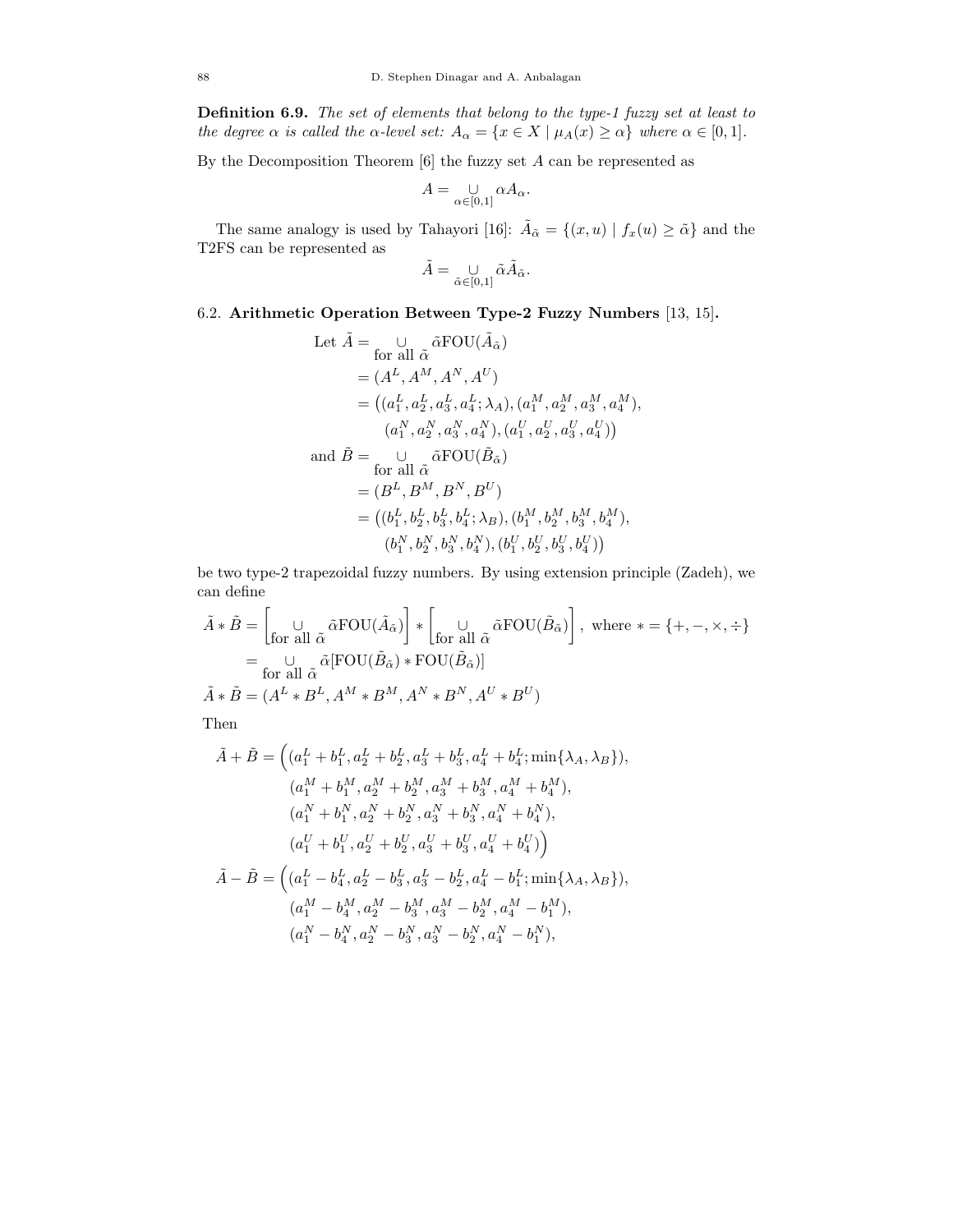$$
(a_1^U - b_4^U, a_2^U - b_3^U, a_3^U - b_2^U, a_4^U - b_1^U)
$$
  
\n
$$
k\tilde{A} = ((ka_1^L, ka_2^L, ka_3^L, ka_4^L; \lambda_A), (ka_1^M, ka_2^M, ka_3^M, ka_4^M),
$$
  
\n
$$
(ka_1^N, ka_2^N, ka_3^N, ka_4^N), (ka_1^U, ka_2^U, ka_3^U, ka_4^U)) \text{ if } k \ge 0 \text{ and } k \in R
$$
  
\n
$$
k\tilde{A} = ((ka_4^L, ka_5^L, ka_2^L, ka_1^L; \lambda_A), (ka_4^M, ka_3^M, ka_2^M, ka_4^M),
$$
  
\n
$$
(ka_4^N, ka_3^N, ka_2^N, ka_1^N), (ka_4^U, ka_3^U, ka_2^U, ka_1^U)) \text{ if } k < 0 \text{ and } k \in R.
$$
  
\n
$$
\tilde{A} \times \tilde{B} = ((a_1^Lb_1^L, a_2^Lb_2^L, a_3^Lb_3^L, a_4^Lb_4^L; \min\{\lambda_A, \lambda_B\}),
$$
  
\n
$$
(a_1^Nb_1^M, a_2^Mb_2^M, a_3^Mb_3^M, a_4^Mb_4^M),
$$
  
\n
$$
(a_1^Nb_1^N, a_2^Nb_2^N, a_3^Nb_3^N, a_4^Nb_3^N), (a_1^Ub_1^U, a_2^Ub_2^U, a_3^Ub_3^U, a_4^Ub_4^U)
$$
  
\n
$$
\tilde{A}/\tilde{B} = (a_1^L/b_4^L, a_2^L/b_3^L, a_3^L/b_2^L, a_4^L/b_1^L; \min\{\lambda_A, \lambda_B\},
$$
  
\n
$$
(a_1^N/b_4^M, a_2^M/b_3^M, a_3^M/b_2^M, a_4^N/b_1^M),
$$
  
\n
$$
(a_1^N/b_4^M, a_2^U/b
$$

where  $U^L - x^L$  denotes, deleting the element  $x^L$  from the set  $U^L$  and

$$
U^{L} = \{a_{1}^{L}/b_{1}^{L}, a_{2}^{L}/b_{2}^{L}, a_{3}^{L}/b_{3}^{L}, a_{4}^{L}/b_{4}^{L}\},\
$$
  
\n
$$
U^{M} = \{a_{1}^{M}/b_{1}^{M}, a_{2}^{M}/b_{2}^{M}, a_{3}^{M}/b_{3}^{M}, a_{4}^{M}/b_{4}^{M}\},\
$$
  
\n
$$
U^{N} = \{a_{1}^{N}/b_{1}^{N}, a_{2}^{N}/b_{2}^{N}, a_{3}^{N}/b_{3}^{N}, a_{4}^{N}/b_{4}^{N}\},\
$$
  
\n
$$
U^{U} = \{a_{1}^{U}/b_{1}^{U}, a_{2}^{U}/b_{2}^{U}, a_{3}^{U}/b_{3}^{U}, a_{4}^{U}/b_{4}^{U}\},\
$$

$$
x^{L} = \min(U^{L}), \quad x^{M} = \min(U^{M}),
$$
  
\n
$$
x^{N} = \min(U^{N}), \quad x^{U} = \min(U^{U}),
$$
  
\n
$$
y^{L} = \max(U^{L}), \quad y^{M} = \max(U^{m}),
$$
  
\n
$$
y^{N} = \max(U^{N}), \quad y^{U} = \max(U^{U}),
$$

where

$$
\begin{aligned} 0 \le a_1^L \le a_2^L \le a_3^L \le a_4^L \le 1, & 0 \le a_1^M \le a_2^M \le a_3^M \le a_4^M \le 1, \\ 0 \le a_1^N \le a_2^N \le a_3^N \le a_4^N \le 1, & 0 \le a_1^U \le a_2^U \le a_3^U \le a_4^U \le 1, \\ 0 \le b_1^L \le b_2^L \le b_3^L \le b_4^L \le 1, & 0 \le b_1^M \le b_2^M \le b_3^M \le b_4^M \le 1, \end{aligned}
$$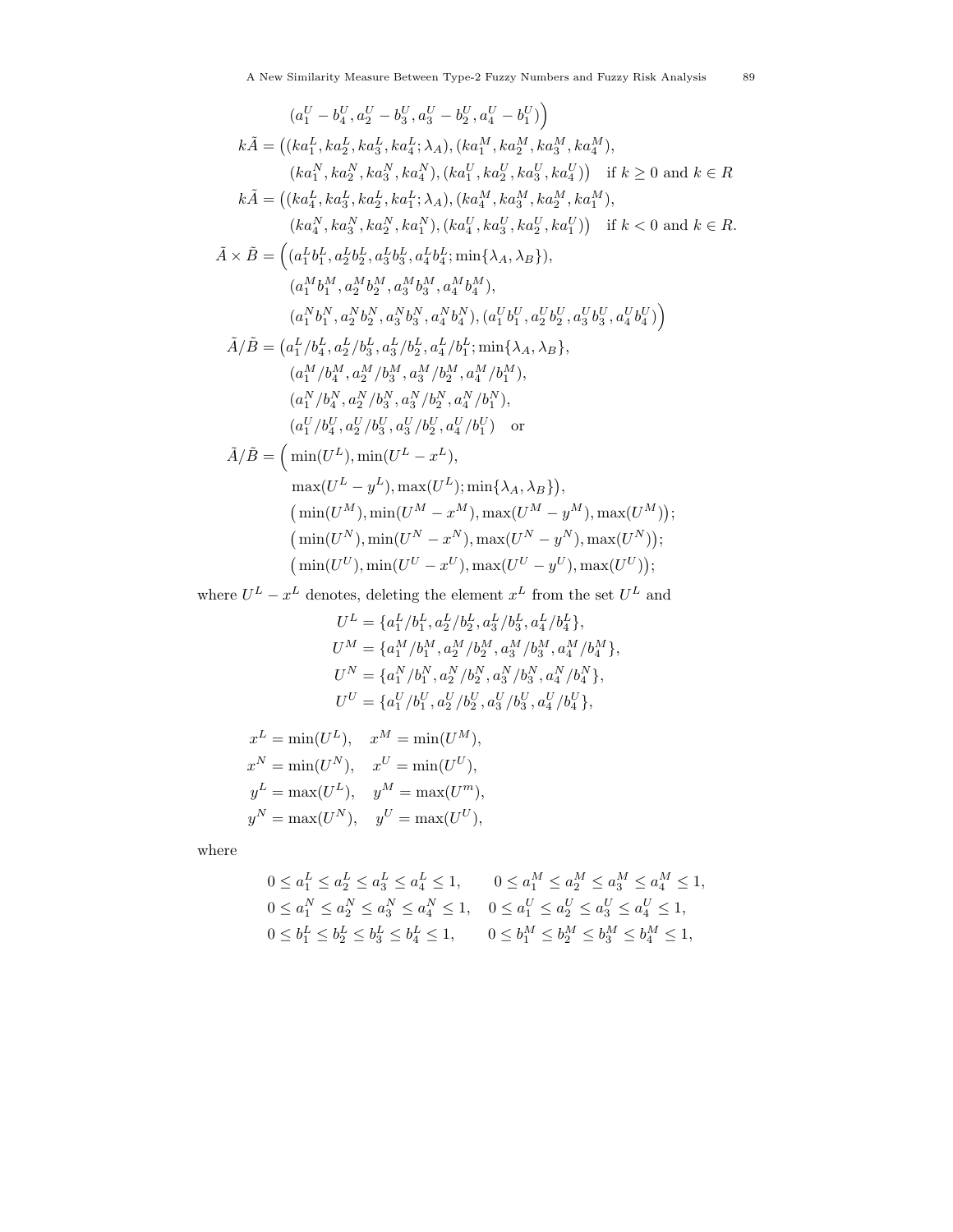$$
0 \le b_1^N \le b_2^N \le b_3^N \le b_4^N \le 1 \quad \text{ and } 0 \le b_1^U \le b_2^U \le b_3^U \le b_4^U \le 1.
$$

6.3. **Proposed Similarity Measure Between Type-2 Fuzzy Numbers.** Let A and B be two type-2 fuzzy numbers. Let us define the degree of similarity,  $S(\tilde{A},\tilde{B}) = \{S(A^L,B^L)S(A^M,B^M)S(A^N,B^N)S(A^U,B^U)^{1/4}\}.$  The larger the value of  $S(\tilde{A}, \tilde{B})$ , the more the similarity between the fuzzy numbers  $\tilde{A}$  and  $\tilde{B}$ .

#### 6.4. **Some Properties of the Proposed Similarity Measures.**

**Property 6.10.**  $S(\tilde{A}, \tilde{A}) = 1$ .

**Property 6.11.**  $S(\tilde{A}, \tilde{B}) = S(\tilde{B}, \tilde{A})$ *.* 

*Proof.* From the definition of  $S(A^L, B^L)$  we can show that  $S(A^M, B^M) = S(B^M, A^M);$  $S(A^{N}, B^{N}) = S(B^{N}, A^{N})$  and  $S(A^{U}, B^{U}) = S(B^{U}, A^{U}).$ Therefore  $S(\tilde{A}, \tilde{B}) = S(\tilde{B}, \tilde{A}).$ 

**Property 6.12.**  $\tilde{A}$  *and*  $\tilde{B}$  *are identical if and only if* 

$$
S(\tilde{A}, \tilde{B}) = 1.
$$

*Proof.* If  $\tilde{A}$  and  $\tilde{B}$  are identical, then  $A^L$  and  $B^L$  are identical.

i.e. 
$$
a_1^L = b_1^L
$$
,  $a_2^L = b_2^L$ ,  $a_3^L = b_3^L$ ,  $a_4^L = b_4^L$ ,  
\n $\lambda_A = \lambda_B$ ,  $x_0(A^L) = x_0(B^L)$ ,  
\n $y_0(A^L) = y_0(B^L)$  and  $\min(y_0(A^L), y_0(B^L))$   
\n $= \max(y_0(A^L), y_0(B^L))$ .

Therefore

$$
S(A^L, B^L) = [1 - (\sum |a_i^L - b_i^L|)/4][1 - |x_0(A^L) - x_0(B^L)||^{D(L)}
$$
  
 
$$
[\{\min(y_0(A^L), y_0(B^L)\}/{\max\{y_0(A^L), y_0(B^L)\}}], \quad i = 1, 2, 3, 4
$$
  

$$
= [1 - 0][1 - 0]^{D(L)}[1].
$$

i.e.  $S(A^L, B^L)=1$ .

Similarly we can show that

$$
S(A^M, B^M) = S(A^N, B^N) = S(A^U, B^U) = 1.
$$
 Hence  
\n
$$
S(\tilde{A}, \tilde{B}) = \{S(A^L, B^L)S(A^M, B^M)S(A^N, B^N)S(A^U, B^U)\}^{1/4}
$$
  
\n
$$
= \{1 \cdot 1 \cdot 1 \cdot 1\}^{1/4} = 1.
$$

Converse:

If  $S(\tilde{A}, \tilde{B}) = 1$ , then  $\{S(A^L, B^L)S(A^M, B^M)S(A^N, B^N)S(A^U, B^U)^{1/4}\} = 1$ . i.e.  $S(A^L, B^L) = S(A^M, B^M) = S(A^N, B^N) = S(A^U, B^U) = 1.$  $[1 - (\sum |a_i^L - b_i^L|)/4][1 - |x_0(A^L) - x_0(B^L)|]^{D(L)}$  $\times [\{\min(y_0(A^L), y_0(B^L)\}/{\max y_0(A^L), y_0(B^L)}]=1.$   $i=1,2,3,4.$ i.e.,  $a_1^L = b_1^L$ ,  $a_2^L = b_2^L$ ,  $a_3^L = b_3^L$ ,  $a_4^L = b_4^L$ ,  $\lambda_A = \lambda_B$ ,  $x_0(A^L) = x_0(B^L)$ ,  $y_0(A^L) =$  $y_0(B^L)$  and  $\min(y_0(\overline{A}^L), y_0(\overline{B}^L)) = \max(y_0(A^L), y_0(\overline{B}^L))$ . Therefore  $A^L$  and  $B^L$ are identical. Similarly we can show that,  $A^M$  and  $B^M$  are identical;  $A^N$  and  $B^N$ are identical;  $A^U$  and  $B^U$  are identical.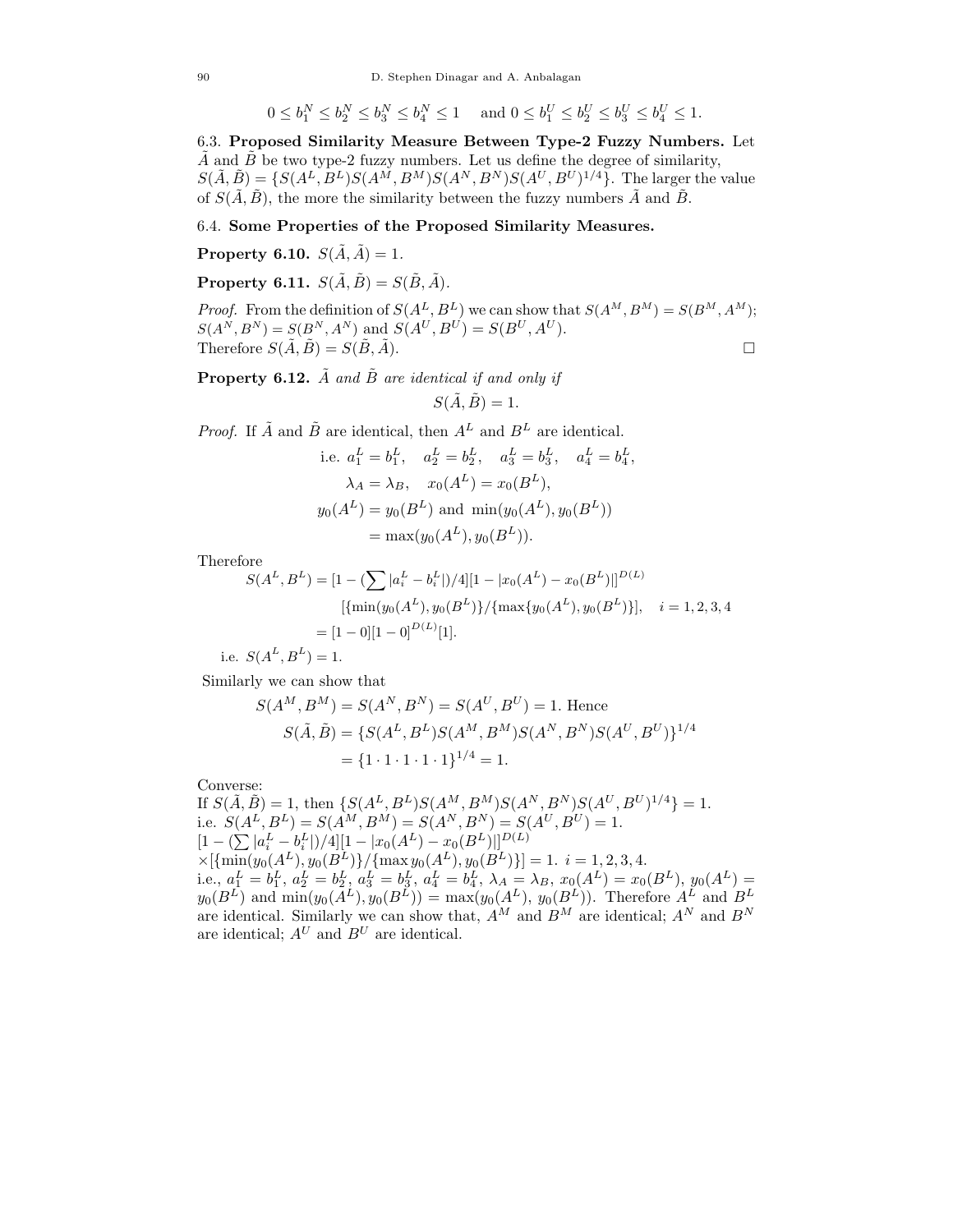Hence  $\tilde{A}$  and  $\tilde{B}$  are identical.

**Property 6.13.** *If*  $\tilde{A} = a$  *and*  $\tilde{B} = b$  *are crisp numbers,*  $0 \le a, b \le 1$ *, then*  $S(\tilde{A}, \tilde{B}) = 1 - |a - b|$ .

*Proof.*

$$
\tilde{A} = a = ((a, a, a, a; 1), (a, a, a, a; 1), (a, a, a, a; 1), (a, a, a, a; 1))
$$

and

$$
\tilde{B} = b = ((b, b, b, b; 1), (b, b, b, b; 1), (b, b, b, b; 1), (b, b, b, b; 1))
$$
  

$$
x_0(A^L) = a, \quad x_0(B^L) = b,
$$
  

$$
y_0(A^L) = 1/2, \quad y_0(B^L) = 1/2, \text{ and } D(L) = 0.
$$

$$
S(A^L, B^L) = [1 - (\sum |a_i^L - b_i^L|)/4][1 - |x_0(A^L) - x_0(B^L)||^{D(L)}
$$
  
 
$$
\times [\min(y_0(A^L), y_0(B^L)/\max y_0(A^L), y_0(B^L)]
$$
  
= [1 - (4|a - b|/4)][1 - |a - b|]<sup>0</sup>[(1/2)/(1/2)].

Therefore

 $S(A^L, B^L) = 1 - |a - b|$ . Similarly we can show that  $S(A^M, B^M) = 1 - |a - b|$ ,  $S(A^N, B^N) = 1 - |a - b|$ ,  $S(A^U, B^U) = 1 - |a - b|$ .

Hence

$$
S(\tilde{A}, \tilde{B}) = S(A^L, B^L)S(A^M, B^M)S(A^N, B^N)S(A^U, B^U)^{1}/4 = 1 - |a - b|.
$$

# **Numerical Example 6.14.** *Let*

$$
\tilde{A} = ((.4, .5, .6, .65; .7), (.3, .5, .6, .7; .8),(.2, .5, .6, .8; .9), (.1, .5, .6, .9; 1)),
$$
\tilde{B} = ((.35, .4, .45, .5; .8), (.25, .4, .45, .55; .8),(.2, .4, .45, .6; 9), (.1, .4, .45, .7; 1)),
$$
\tilde{C} = ((.5, .55, .65, .7; .7), (.4, .55, .65, .75; .8),(.3, .55, .65, .8; .9), (.25, .55, .65, .85; 1))
$$
$$
$$

*be three type-2 fuzzy numbers. By using the proposed similarity measure, we have*

 $S(A^L, B^L)=0.5398, \quad S(A^M, B^M)=0.7519,$  $S(A^N, B^N) = 0.7684, \quad S(A^U, B^U) = 0.7668,$  $S(A^L, C^L)=0.6523, \quad S(A^M, C^M)=0.8605,$  $S(A^N, C^N) = 0.8839, \quad S(A^U, C^U) = 0.8539.$  $S(A, B) = 0.6993, \quad S(A, C) = 0.8067.$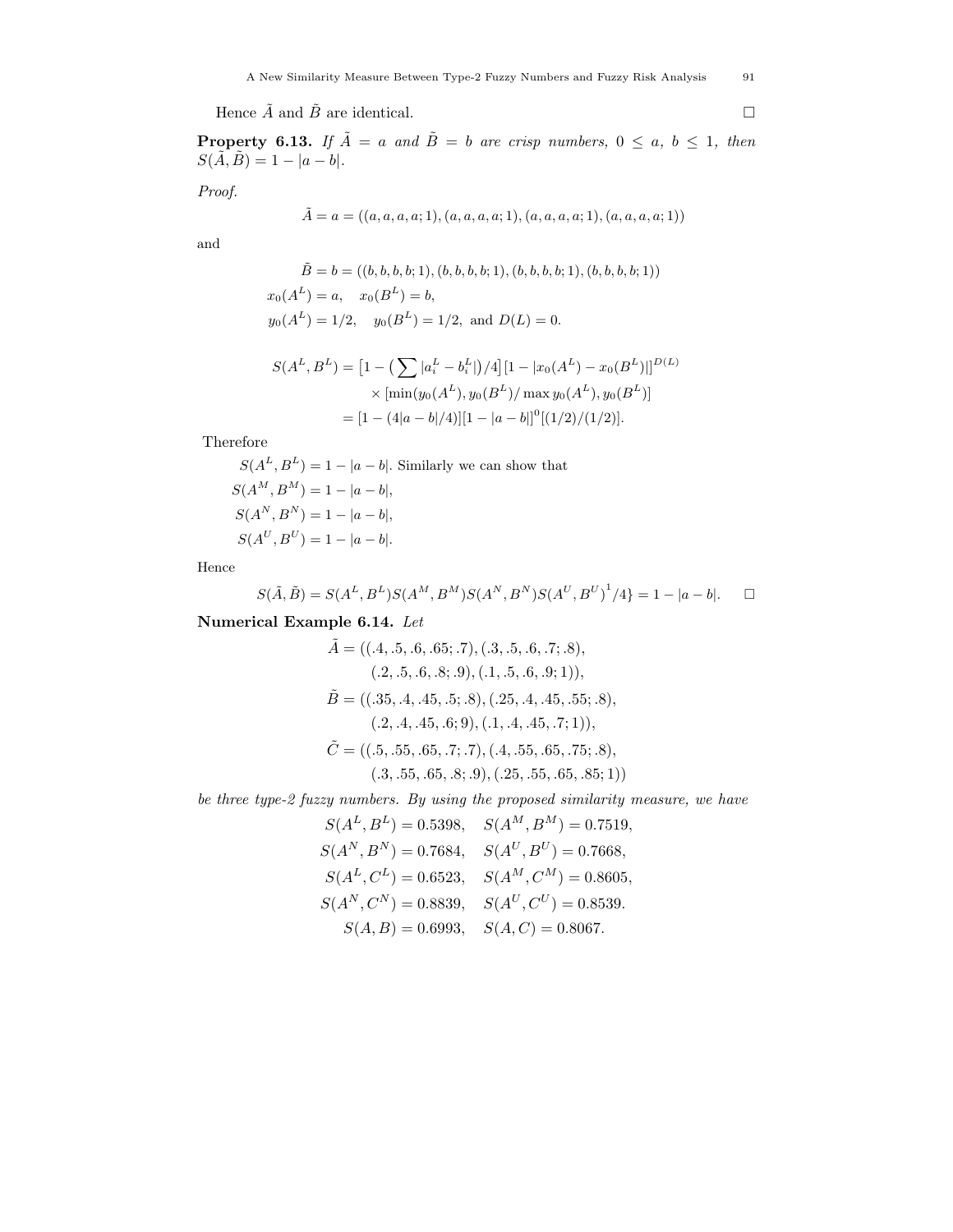*We can see that*  $S(\tilde{A}, \tilde{C})$  *is larger than*  $S(\tilde{A}, \tilde{B})$ *, which coincides with the human intuition.*

**Numerical Example 6.15.** *Consider the structure of fuzzy risk analysis as shown in Figure 5 where the component* A consists of three sub components  $A_1$ ,  $A_2$ ,  $A_3$  and *we want to evaluate the probability of failure*  $\tilde{R}$  *of the component* A. Table  $\ddot{A}$  shows *the linguistic values*  $\tilde{R}_i$  *and*  $\tilde{W}_i$  *of the evaluating item "probability of failure" and "severity of loss" of the sub components* A1, A<sup>2</sup> *and* A<sup>3</sup> *respectively, where the linguistic values are represented by type-2 trapezoidal fuzzy numbers as shown in Table 3. Let us consider the structure of fuzzy risk analysis as shown in Figure 5.*



Figure 5. Structure of Fuzzy Risk Analysis

| Linguistic Terms | Type-2 Fuzzy Numbers                                     |
|------------------|----------------------------------------------------------|
| Absolutely-low   | ((0,0,0,0; 0.7), (0,0,0,0; 0.8),                         |
|                  | (0,0,0,0; 0.9), (0,0,0,0; 1))                            |
| Very-low         | $((0,0,0.02,0.07; 0.7)(0,0,0.02,0.07; 0.8)),$            |
|                  | $(0, 0, 02, 07; 0.9), (0, 0, 02, 07; 1))$                |
| Low              | $((.04, .1, .18, .23; 0.7), (.04, .1, .18, .23; 0.8),$   |
|                  | $(.04, .1, .18, .23; 0.9), (.04, .1, .18, .23; 1))$      |
| Fairly-low       | $((.17, .22, .36, .42; 0.7), (.17, .22, .36, .42; 0.8),$ |
|                  | $(.17, .22, .36, .42; 0.9), (.17, .22, .36, .42; 1))$    |
| Medium           | $((.32, .41, .58, .65; 0.7), (.32, .41, .58, .65; 0.8),$ |
|                  | $(.32, .41, .58, .65; 0.9), (.32, .41, .58, .65; 1))$    |
| Fairly-high      | $((.58, .63, .80, .86; 0.7), (.58, .63, .80, .86; 0.8),$ |
|                  | $(.58, .63, .80, .86; 0.9), (.58, .63, .80, .86; 1))$    |
| High             | $((.72, .78, .92, .97, 0.7), (.72, .78, .92, .97, 0.8),$ |
|                  | $(.72,.78,.92,.97; 0.9), (.72,.78,.92,.97; 1))$          |
| Very-high        | $((.93, .98, 1, 1; 0.7), (.93, .98, 1, 1; 0.8),$         |
|                  | $(.93, .98, 1, 1; 0.9), (.93, .98, 1, 1; 1))$            |
| Absolutely-high  | ((1,1,1,1; 0.7(1,1,1,1; 0.8)),                           |
|                  | (1,1,1,1; 0.9), (1,1,1,1; 1))                            |

Table 3. A Nine Member Interval Linguistic Term Set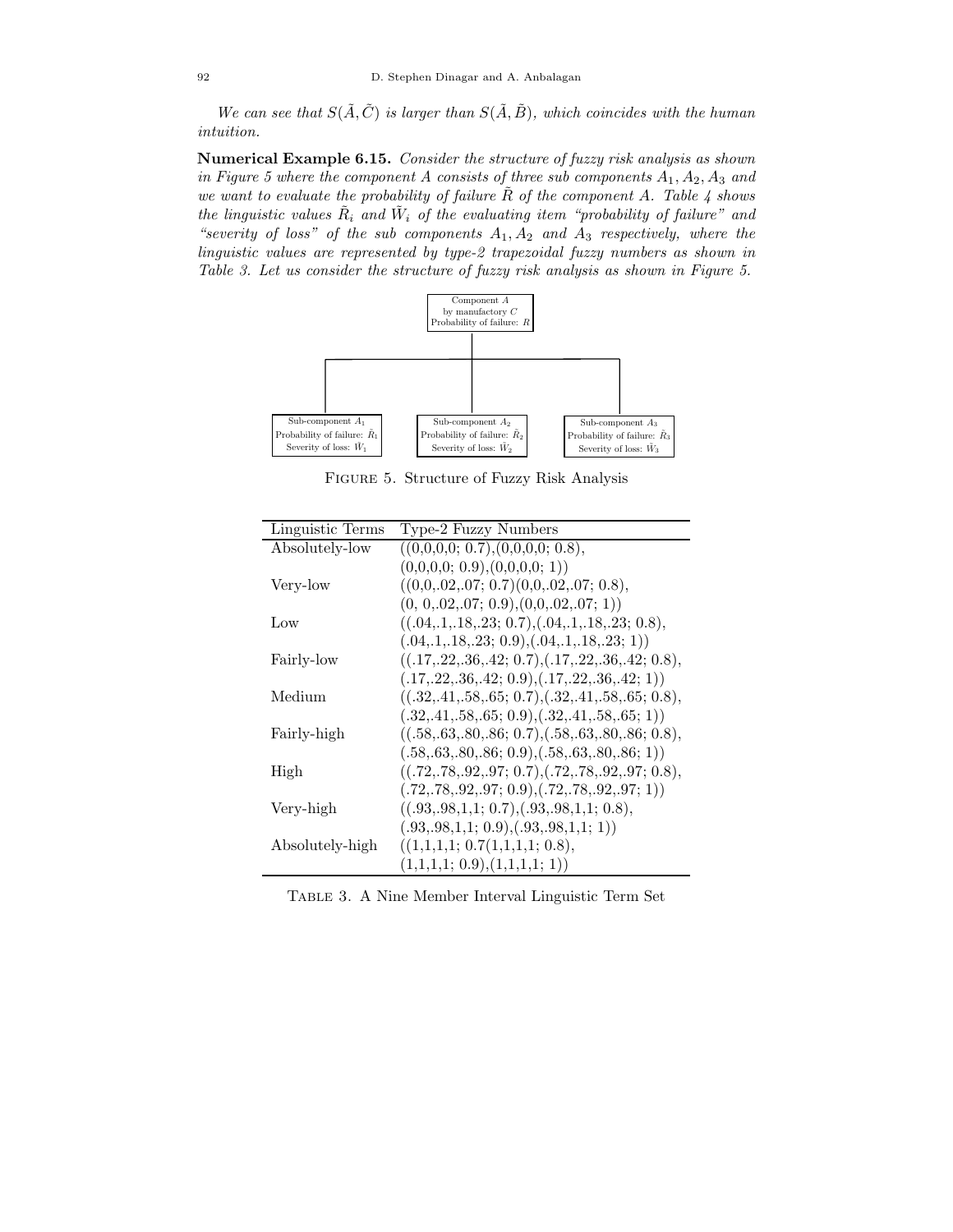|                | Sub component Linguistic Value $W_i$ Linguistic Value $R_i$ |                 |
|----------------|-------------------------------------------------------------|-----------------|
| A <sub>1</sub> | Very-low                                                    | Absolutely-high |
| A <sub>2</sub> | $\log$                                                      | Very-high       |
| $A_3$          | medium                                                      | Very-high       |

TABLE 4. Linguistic Values of the Evaluating Items  $\ddot{R}_i$  and  $\ddot{W}_i$ of the Three Sub Components  $A_1, A_2$  and  $A_3$  of the Numerical Example 6.15

Each sub-component  $A_i$  is evaluated by two evaluating items, "probability of failure" and "severity of loss", the linguistic term  $R_i$  denotes the probability of failure of the sub component  $A_i$  and the linguistic term  $W_i$  denotes the severity of loss of the sub-component  $A_i$ ,  $i = 1, 2, 3$ . Each linguistic term in the nine member linguistic term set is corresponding to a type-2 trapezoidal fuzzy number, as shown in Table 3.

The proposed algorithm for dealing with fuzzy risk analysis is now presented as follows:

**Step 1:** Based on the type-2 fuzzy number arithmetic operations and the fuzzy weighted mean method, integrate the linguistic values  $R_i$  and  $W_i$  of each sub components  $A_i$  to get the total risk R of the component A, which can be calculated as follows:

$$
\tilde{R} = \left(\sum \tilde{W}_i \times \tilde{R}_i\right) / \left(\sum \tilde{W}_i + \alpha\right),\
$$

where  $\alpha$  is a real value for avoiding division by zero. The closer the value of  $\alpha$  to zero, the better the effect we get.

**Step 2:** Use the proposed similarity measure to evaluate the degree of similarity between the fuzzy number  $\bar{R}$  and each linguistic term shown in Table 4. The probability of failure of the component  $A$  is equal to the linguistic term with the largest degree of similarity with respect to  $R$ .

Set  $\alpha = 0.01$  in formula (11). Based on (11), Tables 3 and 4, the probability of failure  $\tilde{R}$  of the component A can be calculated as follows:

 $\tilde{R} = \{(\text{absolutely-high} \times \text{very-low}) + (\text{very-high} \times \text{low})\}$ + (very-high  $\times$  medium)}/{very-low + low + medium +  $\alpha$ }  $= ((.905, .926, .929, .99, .7), (.905, .926, .929, .99, .8),$  $(.905, .926, .929, .99; .9), (.905, .926, .929, .99; 1))$  $S(\tilde{R}, \text{absolutely-low})$  $= [S(\tilde{R}^L, \text{absolutely-low}^L]) \times S(\tilde{R}^M, \text{absolutely-low}^M)$  $\times S(\tilde{R}^N, \text{absolutely-low}^N\}) \times S(\tilde{R}^U, \text{absolutely-low}^U)\big]^{1/4}$  $= 0.0034.$ 

In the same way, we can obtain the degrees of similarity between the type-2 trapezoidal fuzzy number  $\tilde{R}$  and the other linguistic terms, as in Table 5.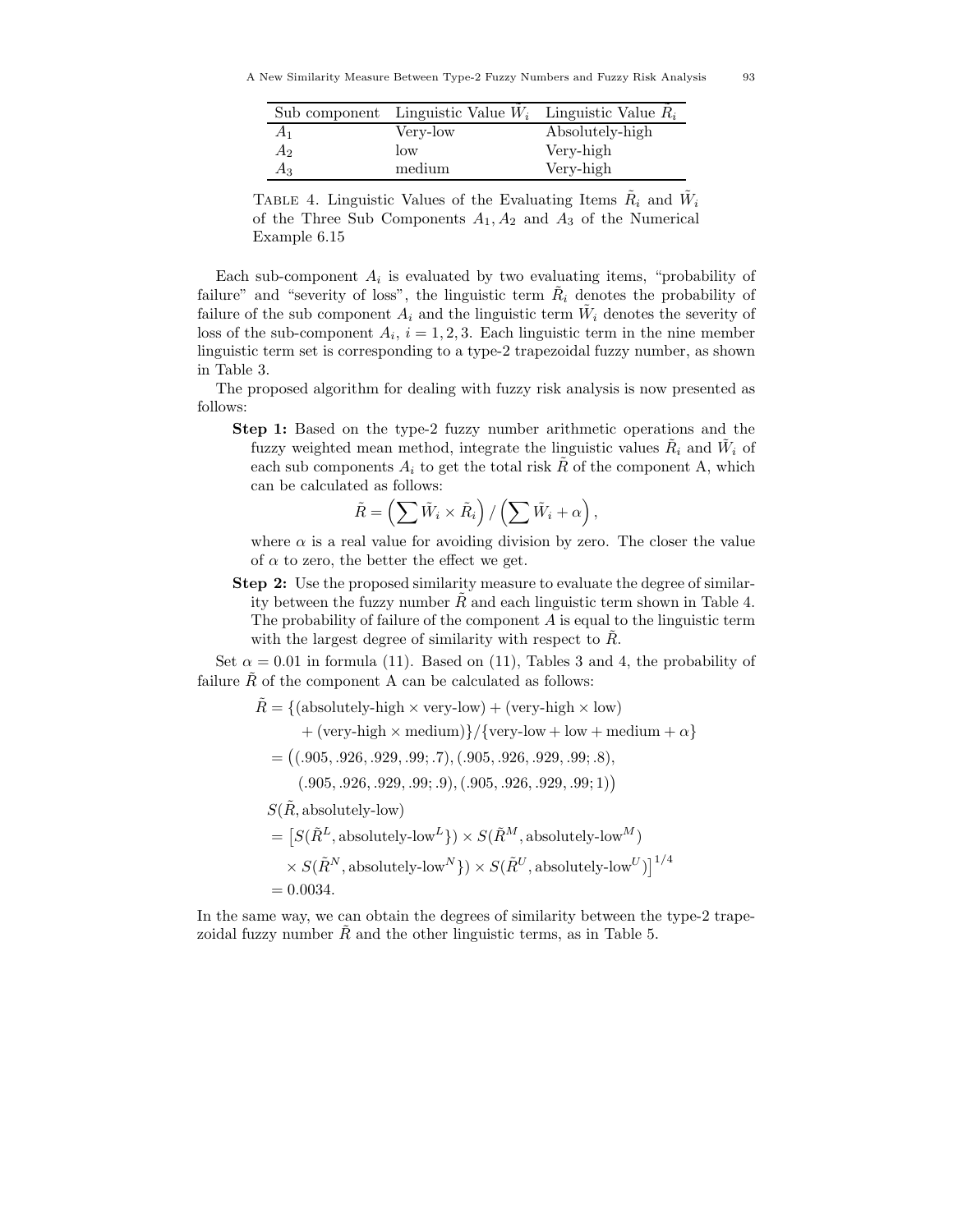| Linguistic term $X_i$ | $S(R_i, X_i)$ |
|-----------------------|---------------|
| Absolutely-low        | 0.0034        |
| Very-low              | 0.0052        |
| $L_{\rm{OW}}$         | 0.0330        |
| Fairly-low            | 0.1061        |
| Medium                | 0.2464        |
| Fairly-high           | 0.4797        |
| High                  | 0.6381        |
| Very-high             | 0.8277        |
| Absolutely-high       | 0.8085        |

TABLE 5. The Degree of Similarity Between  $\tilde{R}$  and Each

#### Interval Linguistic Term

We can see that  $S(R, \text{very-high}) = 0.8277$  has the largest value. It means that the probability of failure of the component A is very-high.

#### 7. **Conclusion**

We have proposed a revised similarity measure between generalized fuzzy numbers and between interval-valued fuzzy numbers. This method combines the concept of geometric distance and corrected centre of gravity points. The revised method can overcome the drawbacks of the existing Chen-and-Chen's method. We have also presented a new similarity measure between type-2 fuzzy numbers and proved some properties of similarity measure between type-2 fuzzy numbers. We have also presented a fuzzy risk analysis algorithm based on the proposed similarity measure between type-2 fuzzy numbers.

#### **REFERENCES**

- [1] S. J. Chen and S. M. Chen, A new method to measure the similarity between fuzzy numbers, Proceedings of the 10th IEEE Int. Conference on Fuzzy Systems, Melbourn, Australia, **3** (2001).
- [2] S. J. Chen and S. M. Chen, A new similarity measure between interval-valued fuzzy numbers, Proc. of the Joint 2<sup>nd</sup> Int. Conference of Soft Computing and Intelligent Systems and 5<sup>th</sup> Int. Symposium on Advanced Intelligent Systems, Yokohama, Japan, 2004.
- [3] T. C. Chu and C. T. Tsao, Ranking fuzzy numbers with an area between the centroid point and original point, Computers and Mathematics with Applications, **43** (2002), 111–117.
- [4] E. Hisdal, The IF THEN ELSE statement and interval-values fuzzy sets of higher type, Int. J. Man–Machine Studies, **15** (1981), 385–455.
- [5] R. I. Jhon, Type-2 fuzzy sets; an appraisal of theory and applications, Int. J. Fuzziness Knowledge-Based Systems, **6(6)** (1998), 563–576.
- [6] G. J. Klir and B. Yuan, Fuzzy sets and fuzzy logic: theory and applications, Prentice Hall, Upper Saddle River, NJ, 1995.
- [7] V. Leoreanu Fotea, The direct and the inverse limit of hyper structures associated with fuzzy sets of type 2, Iranian Journal of Fuzzy Systems, **5(3)** (2008), 89–94.
- [8] X. Ma, J. Zhan and Y. B. Jun, Some types of (2*,* 2*q*)-interval-valued fuzzy ideals of BCI algebras, Iranian Journal Fuzzy Systems, **6(3)** (2009), 53–63.
- [9] A. Maturo, On some structures of fuzzy numbers, Iranian Journal of Fuzzy Systems, **6(4)** (2009), 49–59.